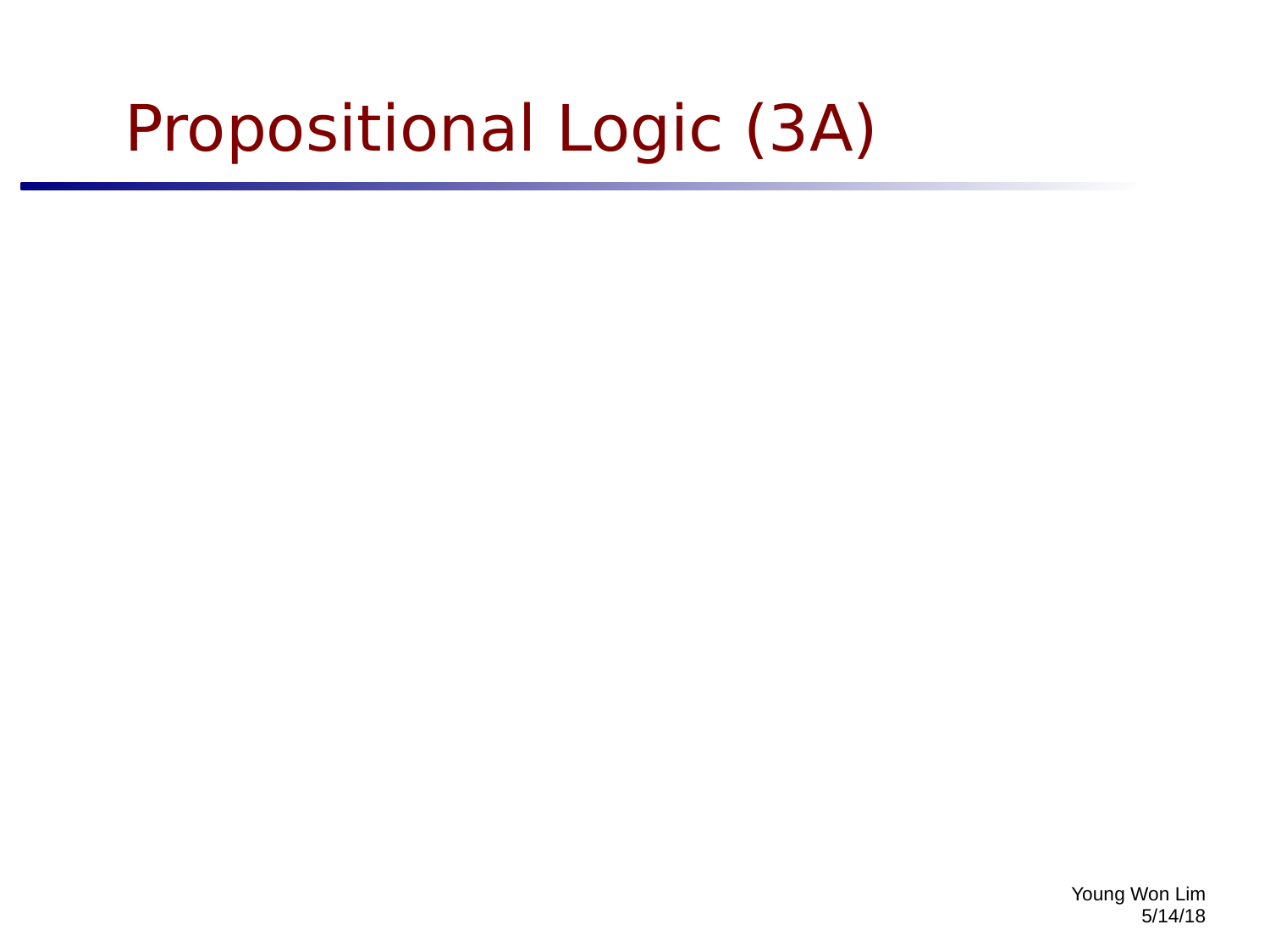Copyright (c) 2015 - 2018 Young W. Lim.

 Permission is granted to copy, distribute and/or modify this document under the terms of the GNU Free Documentation License, Version 1.2 or any later version published by the Free Software Foundation; with no Invariant Sections, no Front-Cover Texts, and no Back-Cover Texts. A copy of the license is included in the section entitled "GNU Free Documentation License".

Please send corrections (or suggestions) to [youngwlim@hotmail.com](mailto:youngwlim@hotmail.com).

This document was produced by using LibreOffice and Octave.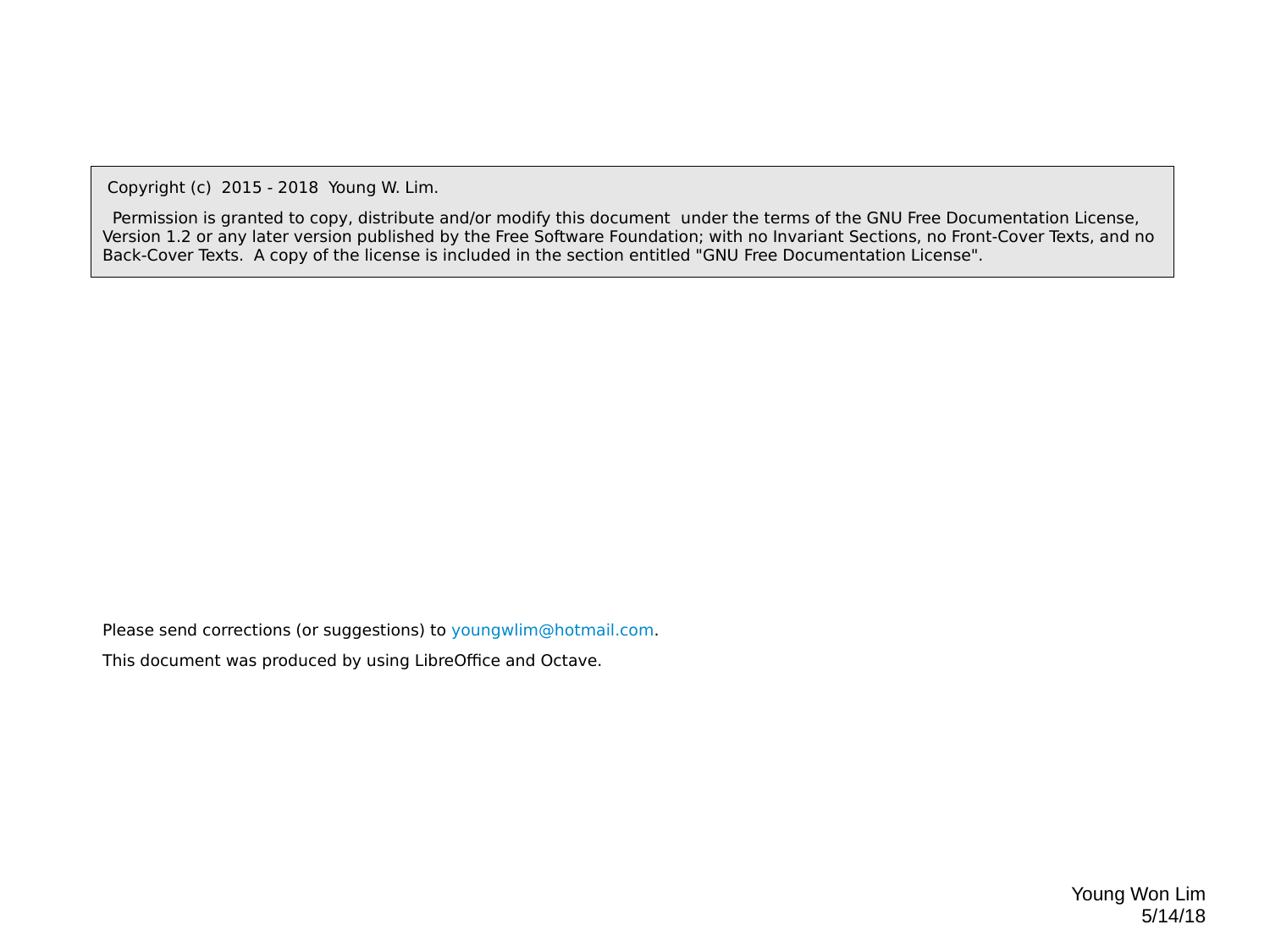## Propositional Logic

Propositional calculus (also called propositional logic, statement logic, sentential calculus, sentential logic, or sometimes zeroth-order logic) is the branch of logic concerned with the study of propositions (whether they are true or false) that are formed by other propositions with the use of logical connectives. First-order logic extends propositional logic by allowing a proposition to be expressed as constructs such as "for every", "exists", "equality" and "membership", whereas in proposition logic, propositions are thought of as atoms.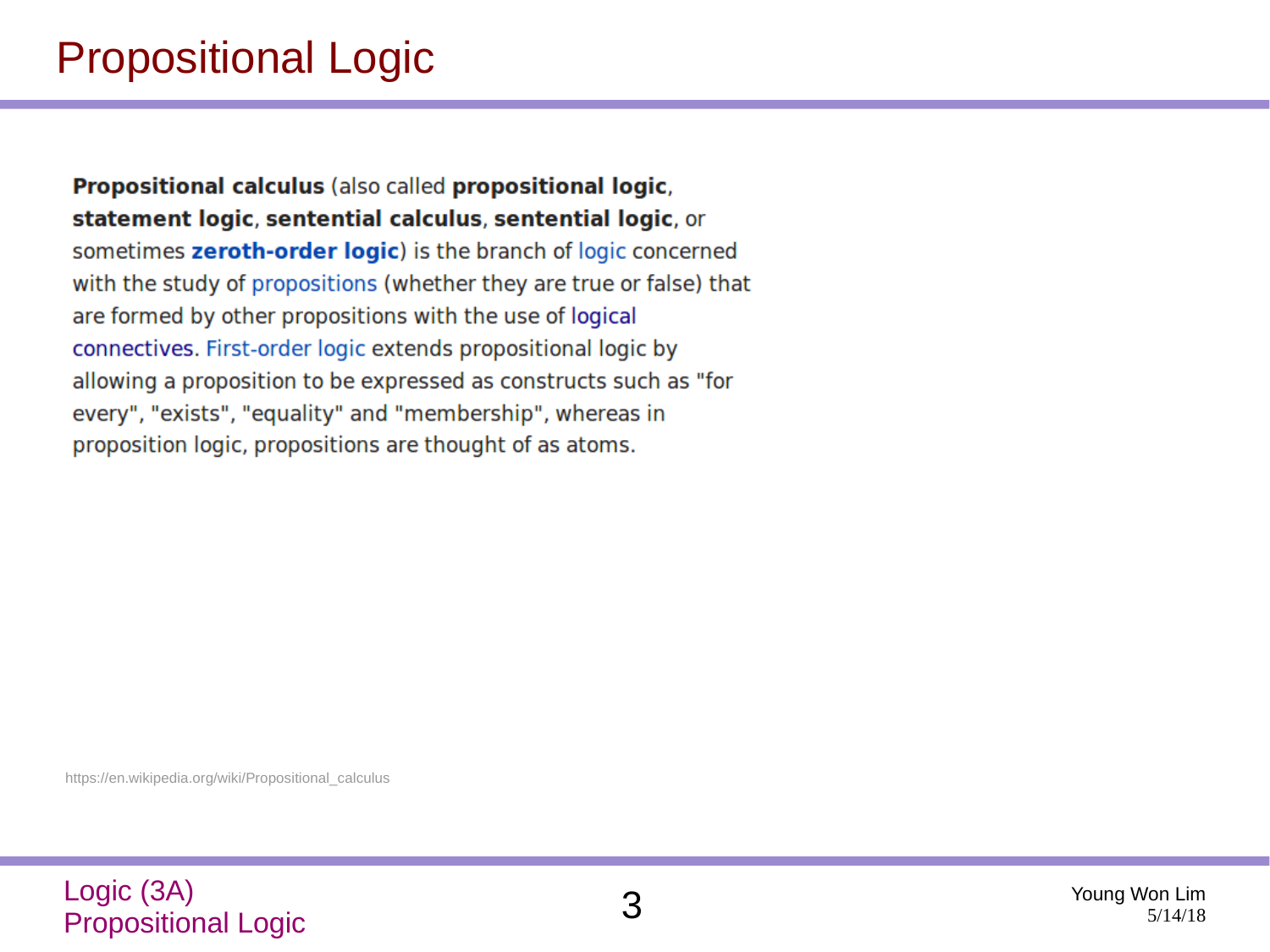## Example (1)

Logical connectives are found in natural languages. In English for example, some examples are "and" (conjunction), "or" (disjunction), "not" (negation) and "if" (but only when used to denote material conditional).

The following is an example of a very simple inference within the scope of propositional logic:

Premise 1: If it's raining then it's cloudy.

Premise 2: It's raining.

Conclusion: It's cloudy.

Both premises and the conclusion are propositions. The premises are taken for granted and then with the application of modus ponens (an inference rule) the conclusion follows.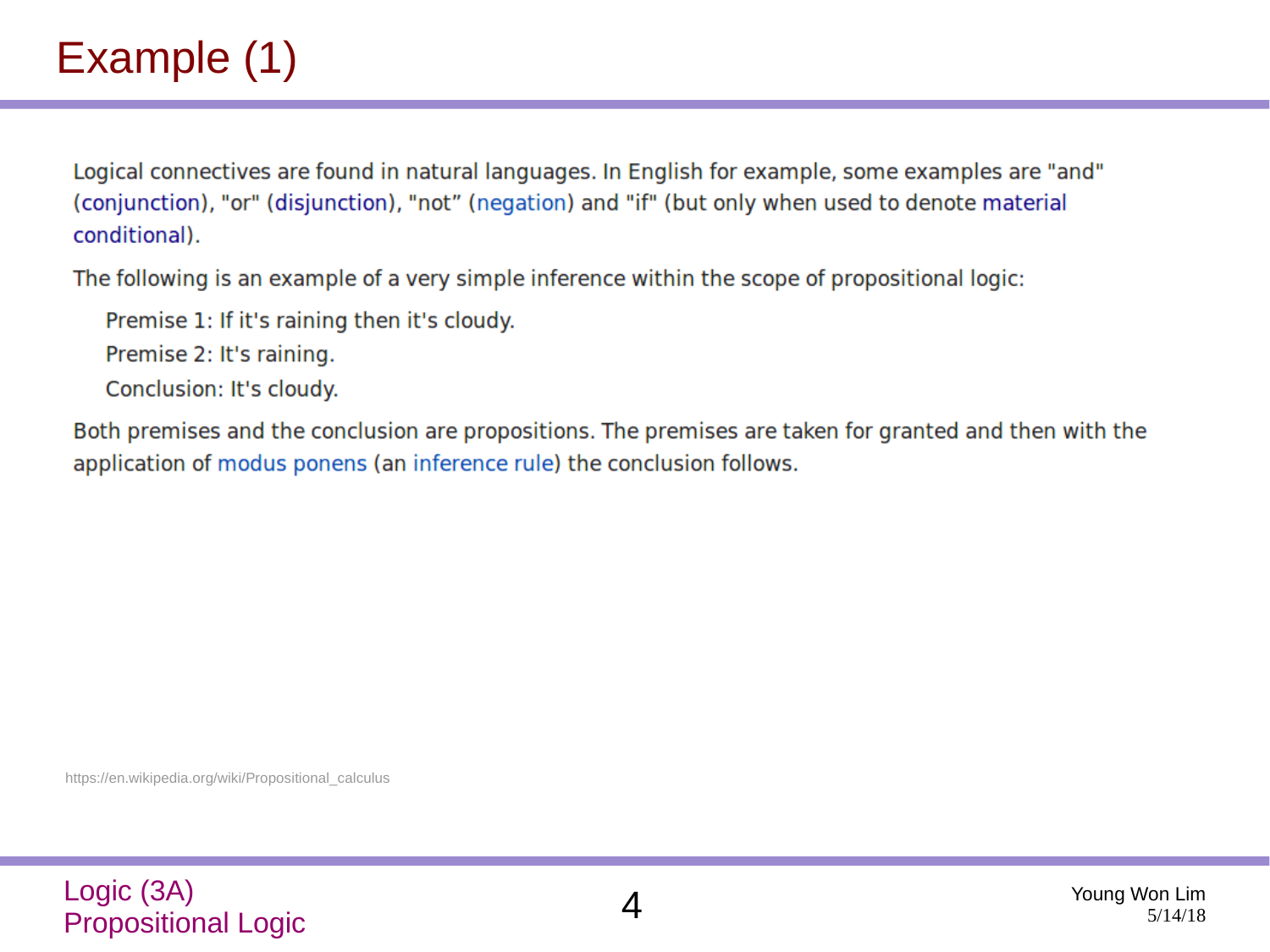## Example (2)

As propositional logic is not concerned with the structure of propositions beyond the point where they can't be decomposed anymore by logical connectives, this inference can be restated replacing those atomic statements with statement letters, which are interpreted as variables representing statements:

Premise 1:  $P \to Q$ Premise  $2 \cdot P$ Conclusion:  $Q$ 

The same can be stated succinctly in the following way:

$$
P\to Q, P\vdash Q
$$

When P is interpreted as "It's raining" and O as "it's cloudy" the above symbolic expressions can be seen to exactly correspond with the original expression in natural language. Not only that, but they will also correspond with any other inference of this form, which will be valid on the same basis that this inference is.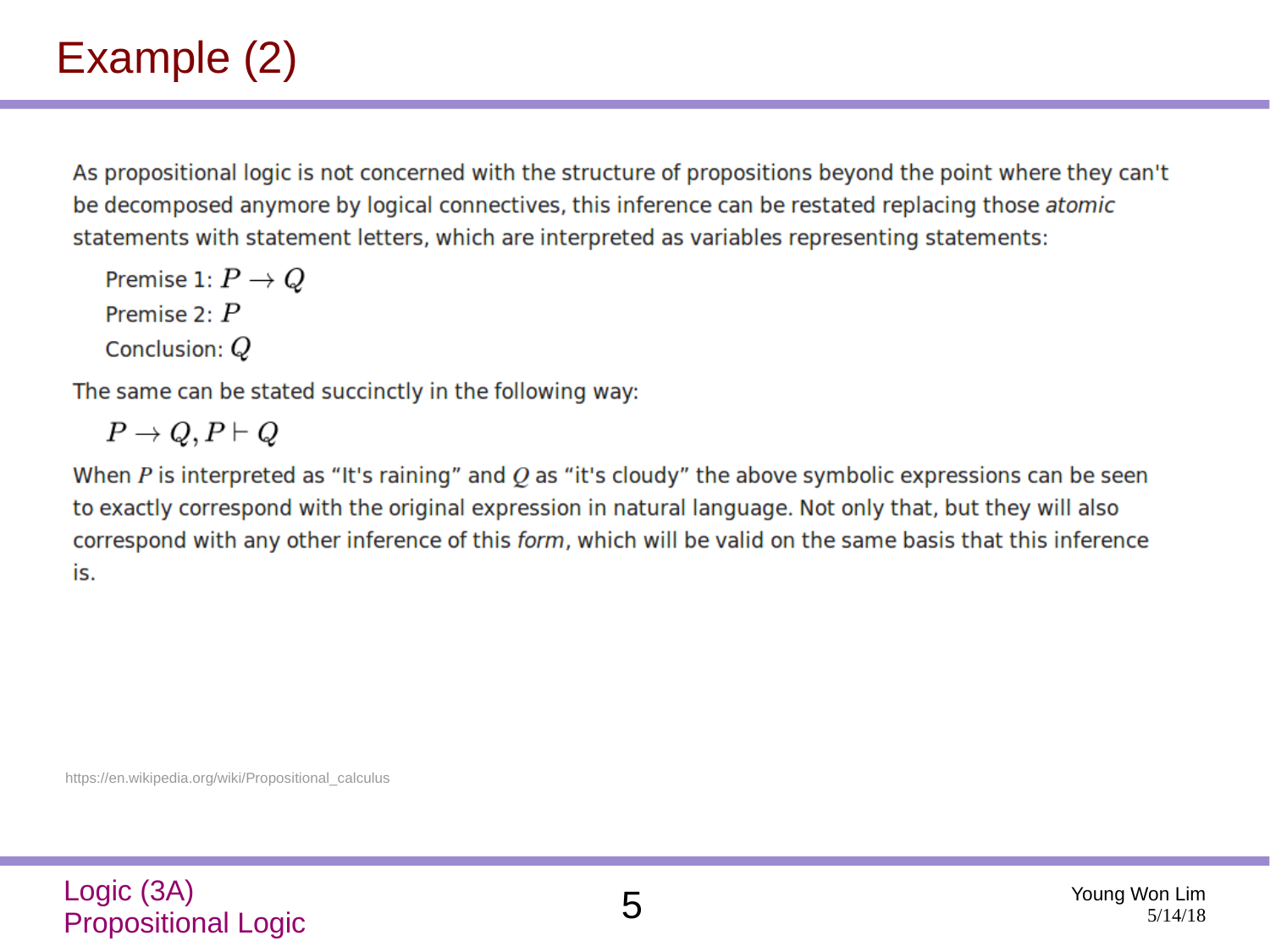## Valid, Satisfiable, and Unsatisfiable Formulas

A **formula** is **valid** iff Its truth value is **T** in all interpretations (**tautology**: ⊤)

A **formula** is **satisfiable** iff Its truth value is **T** in at least one interpretation

A **formula** is **unsatisfiable** iff Its truth value is **F** in all interpretations (**contradiction**: ⊥)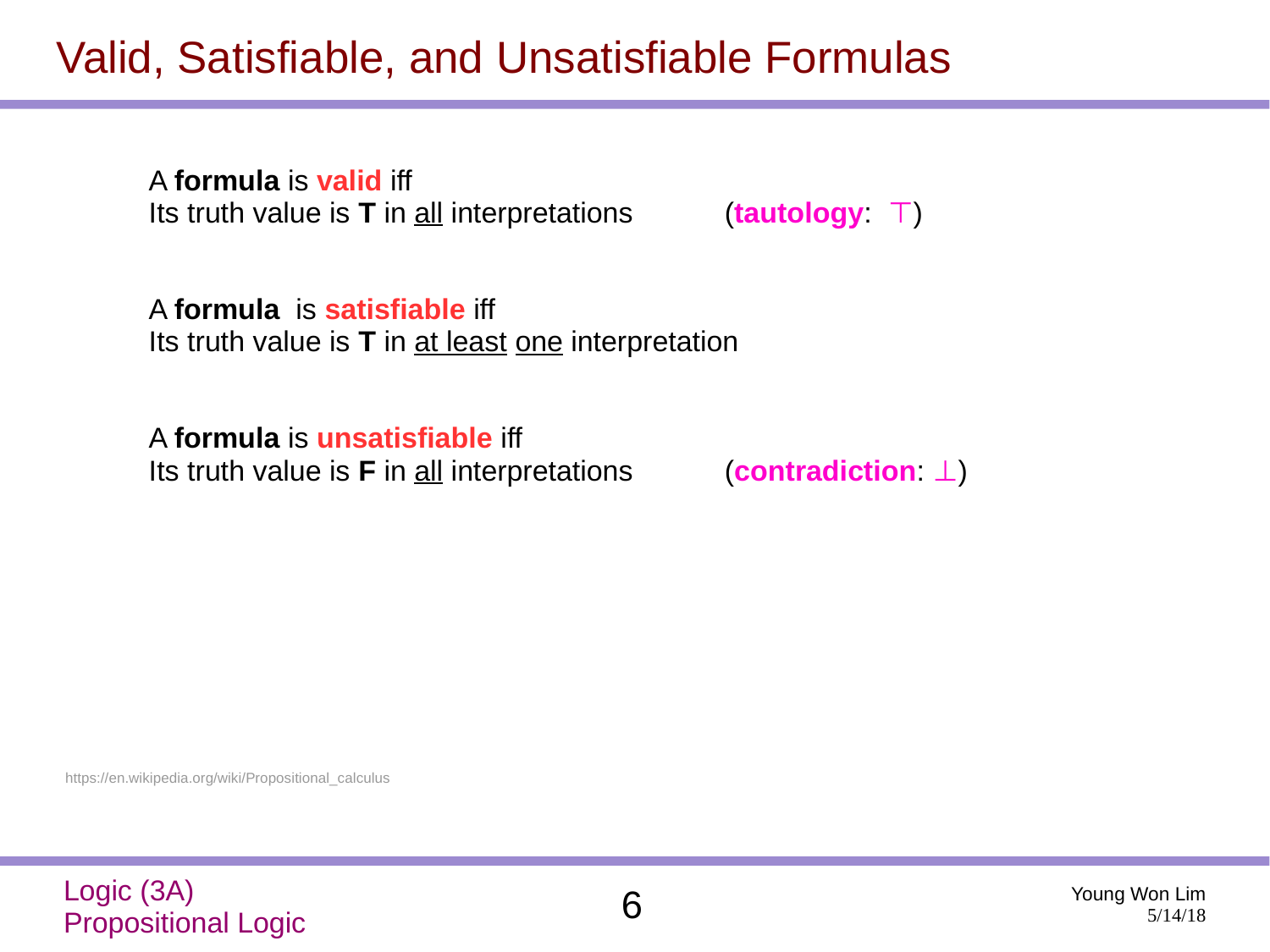Propositional logic may be studied through a formal system in which formulas of a formal language may be interpreted to represent propositions. A system of inference rules and axioms allows certain formulas to be derived. These derived formulas are called theorems and may be interpreted to be true propositions. A constructed sequence of such formulas is known as a derivation or proof and the last formula of the sequence is the theorem. The derivation may be interpreted as proof of the proposition represented by the theorem.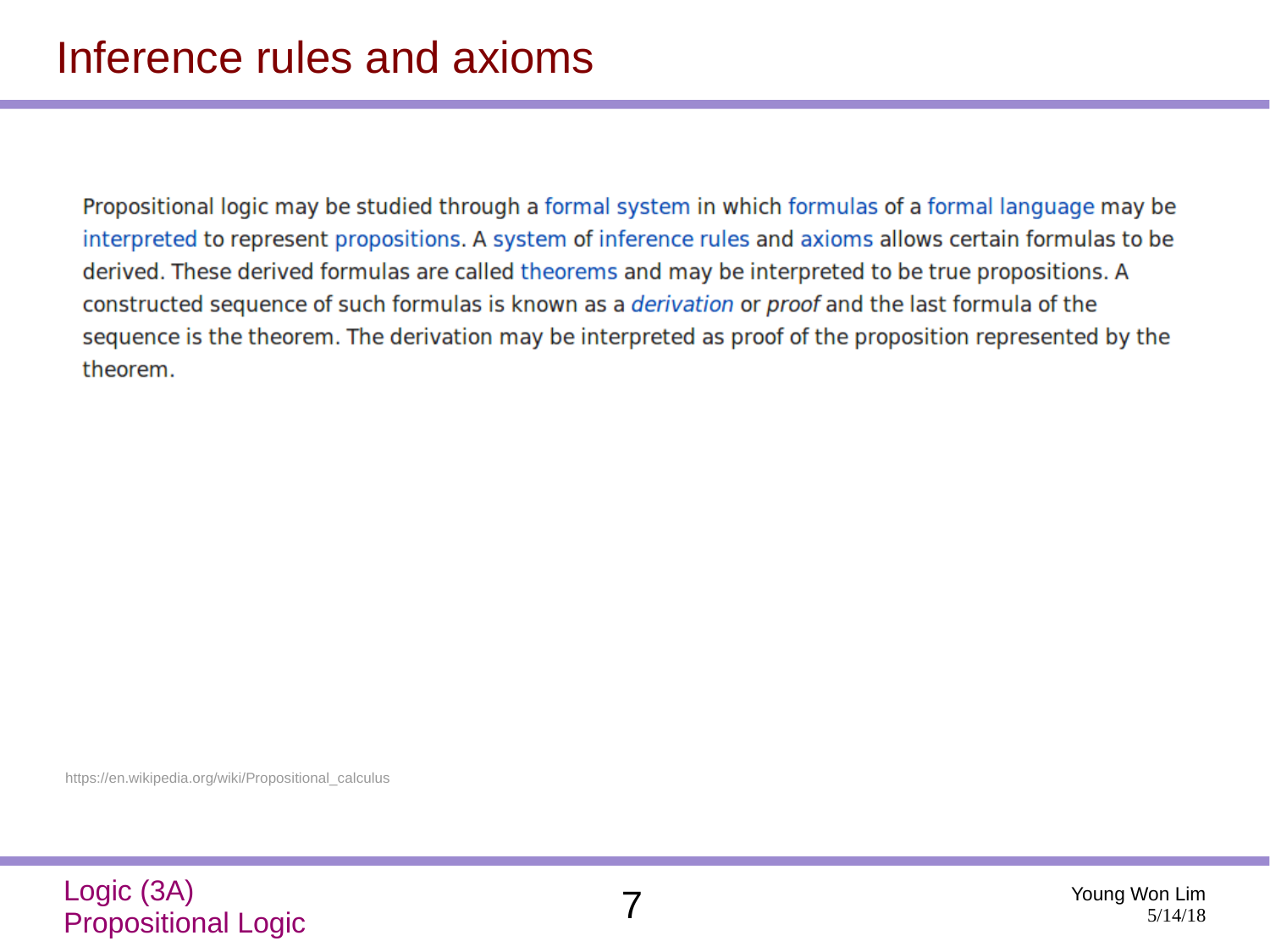## Argument

In logic and philosophy, an argument is a series of statements typically used to persuade someone of something or to present reasons for accepting a conclusion.<sup>[1][2]</sup> The general form of an argument in a natural language is that of premises (variously propositions, statements or sentences) in support of a claim: the conclusion.<sup>[3][4][5]</sup> The structure of some arguments can also be set out in a formal language, and formally defined "arguments" can be made independently of natural language arguments, as in math, logic, and computer science.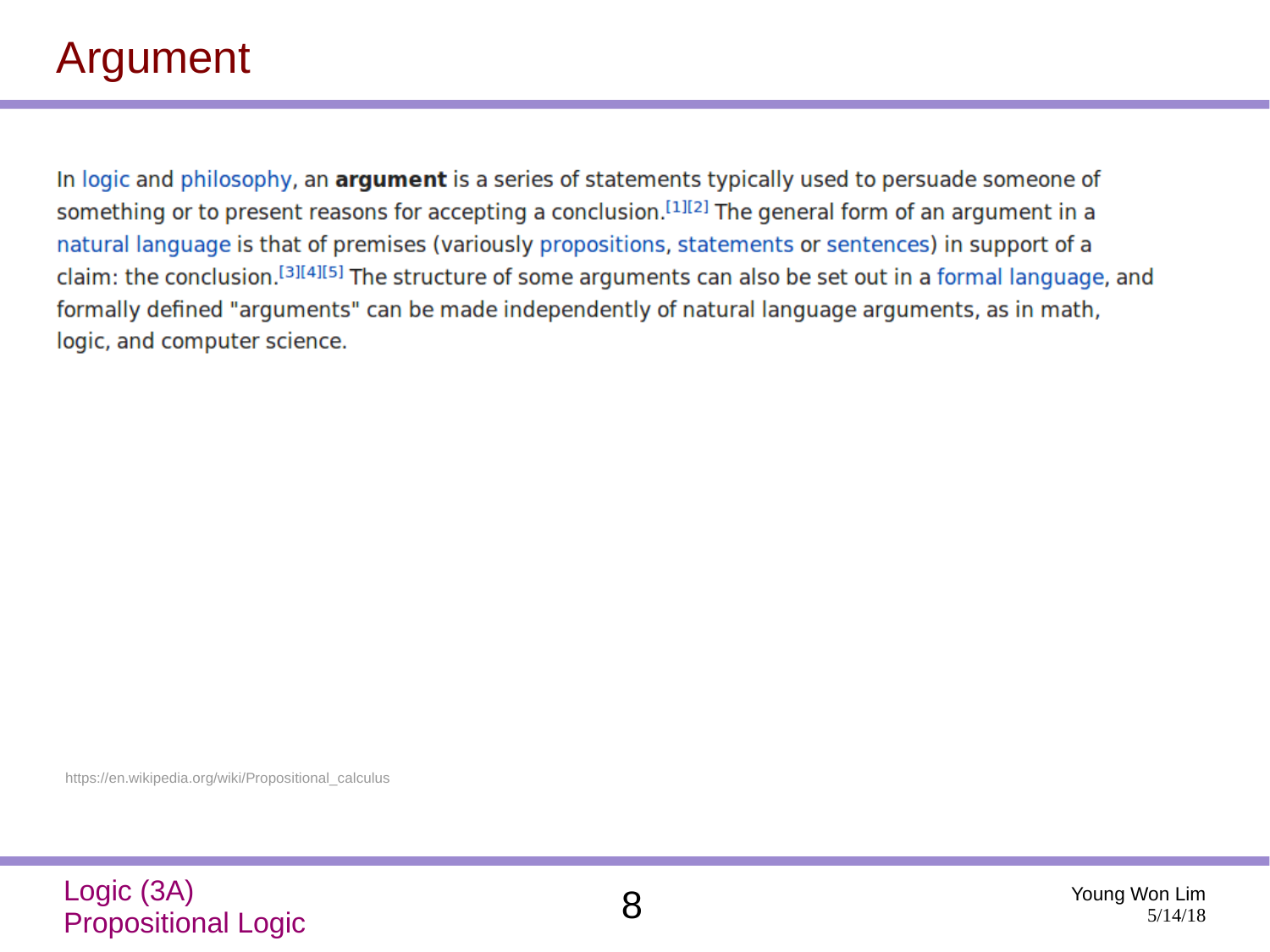## **Terminology**



https://en.wikipedia.org/wiki/Propositional\_calculus

Source Information: Patrick J. Hurley "A Concise Introduction to Logic-12th Ed."

#### Logic (3A) Propositional Logic 9<br>Propositional Logic 9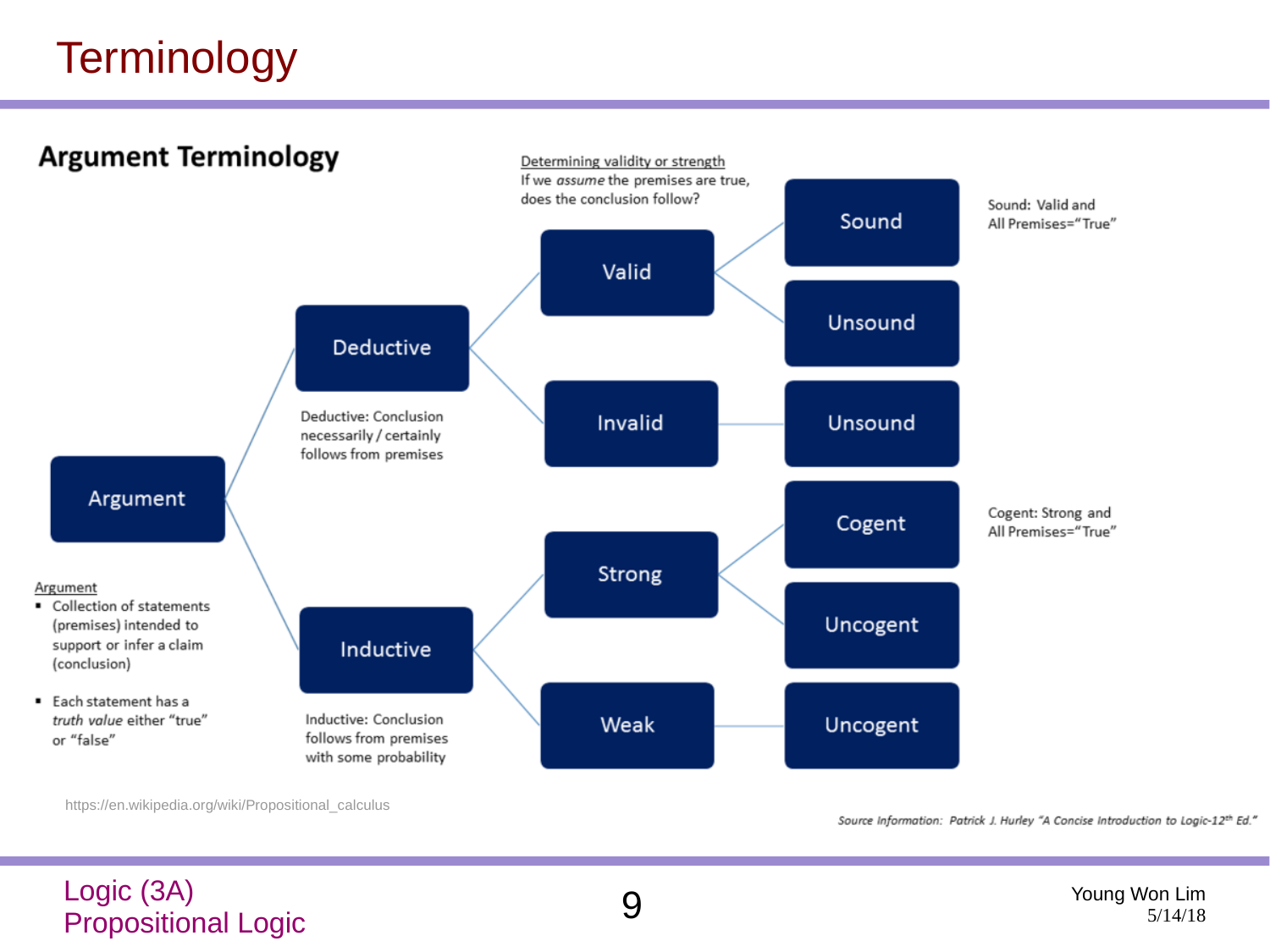## Deductive Arguments

- A deductive argument asserts that the truth of the conclusion is a logical consequence of the premises. Based on the premises, the conclusion follows necessarily (with certainty). For example, given premises that  $A=B$  and  $B=C$ , then the conclusion follows necessarily that A=C. Deductive arguments are sometimes referred to as "truth-preserving" arguments.
- A deductive argument is said to be valid or invalid. If one assumes the premises to be true (ignoring their actual truth values), would the conclusion follow with certainty? If yes, the argument is valid. Otherwise, it is invalid. In determining validity, the structure of the argument is essential to the determination, not the actual truth values. For example, consider the argument that because bats can fly (premise=true), and all flying creatures are birds (premise=false), therefore bats are birds (conclusion=false). If we assume the premises are true, the conclusion follows necessarily, and thus it is a valid argument.
- If a deductive argument is valid and its premises are all true, then it is also referred to as sound. Otherwise, it is unsound, as in the "bats are birds" example.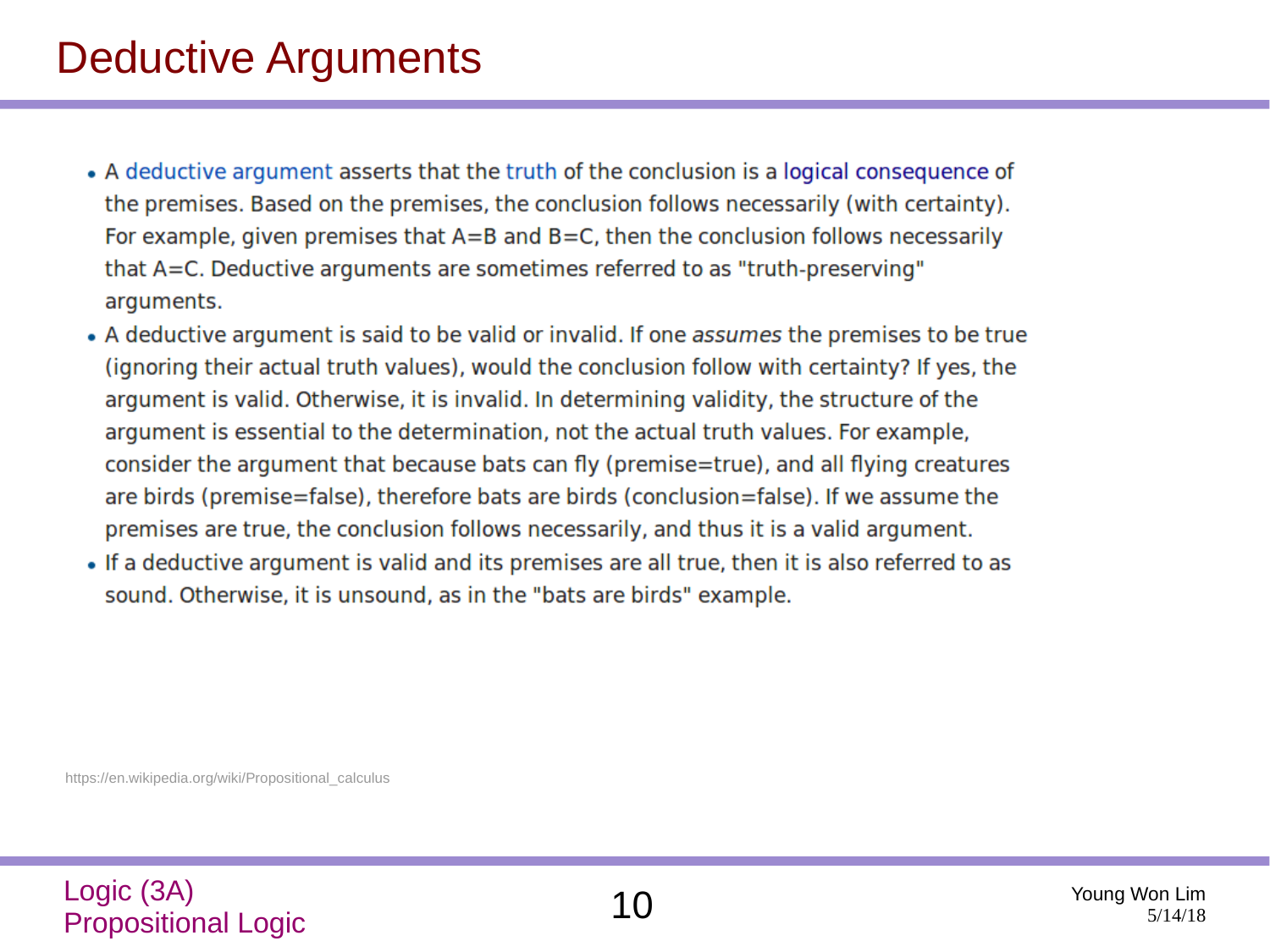## Inductive Arguments

- An inductive argument, on the other hand, asserts that the truth of the conclusion is supported to some degree of probability by the premises. For example, given that the U.S. military budget is the largest in the world (premise=true), then it is probable that it will remain so for the next 10 years (conclusion=true). Arguments that involve predictions are inductive, as the future is uncertain.
- An inductive argument is said to be strong or weak. If the premises of an inductive argument are assumed true, is it probable the conclusion is also true? If so, the argument is strong. Otherwise, it is weak.
- A strong argument is said to be cogent if it has all true premises. Otherwise, the argument is uncogent. The military budget argument example above is a strong, cogent argument.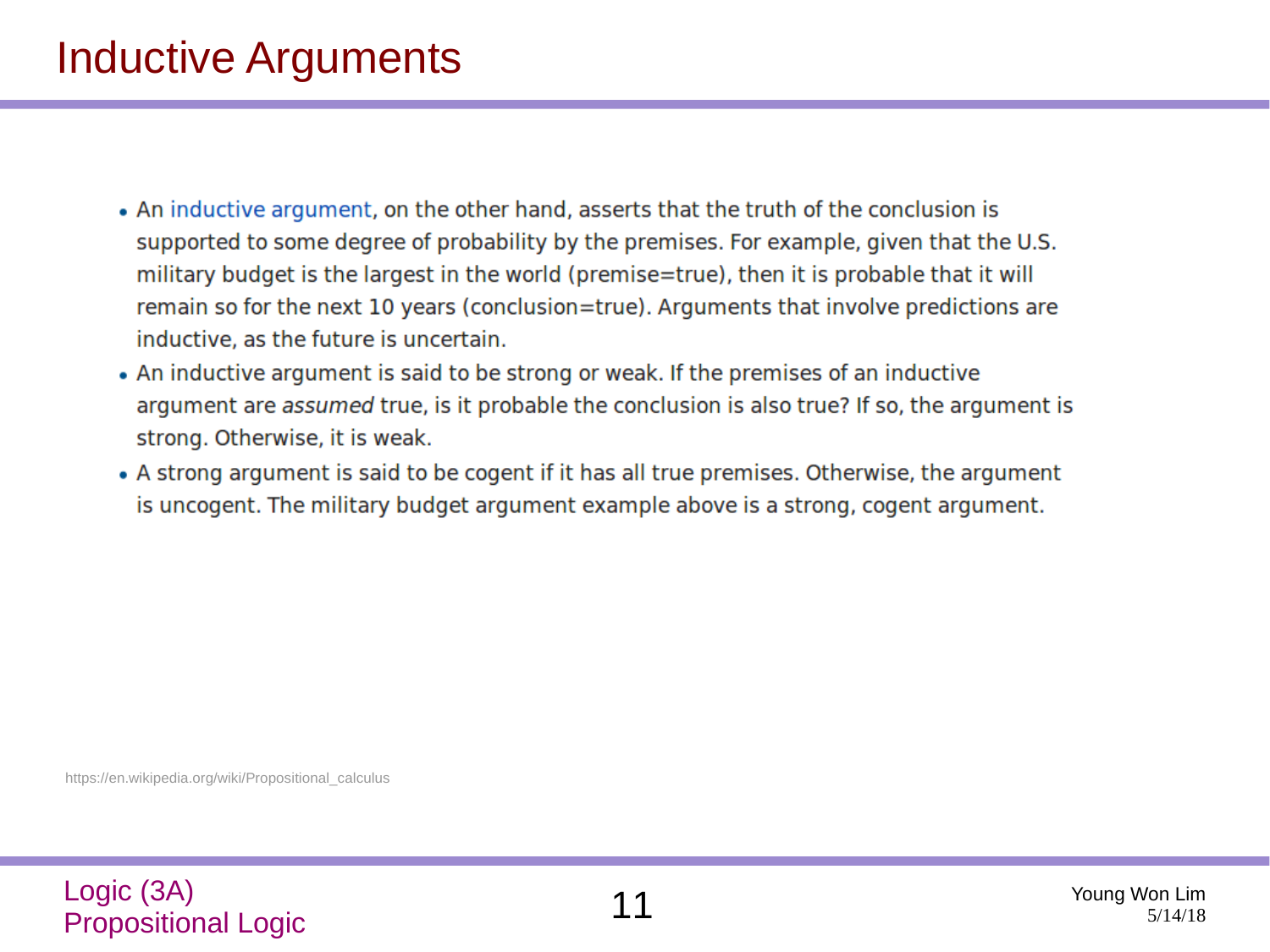## **Validity**

A deductive argument is one that, if valid, has a conclusion that is entailed by its premises. In other words, the truth of the conclusion is a logical consequence of the premises—if the premises are true, then the conclusion must be true. It would be self-contradictory to assert the premises and deny the conclusion, because the negation of the conclusion is contradictory to the truth of the premises.

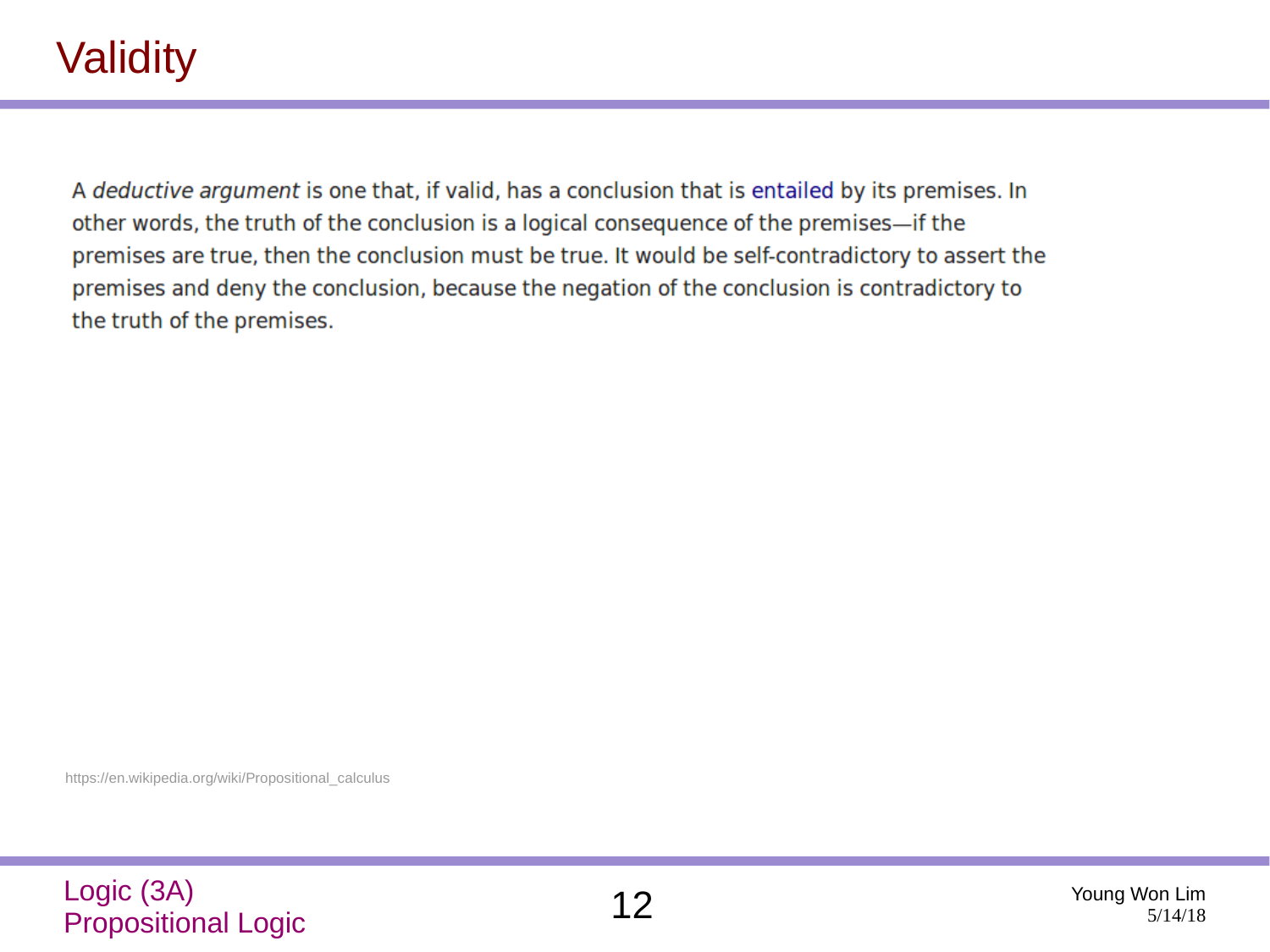### **Soundness**

An argument is sound if and only if

1. The argument is valid, and

2. All of its premises are true.

For instance.

All men are mortal.

Socrates is a man.

Therefore, Socrates is mortal.

The argument is valid (because the conclusion is true based on the premises, that is, that the conclusion follows the premises) and since the premises are in fact true, the argument is sound.

The following argument is valid but not sound:

All organisms with wings can fly.

Penguins have wings.

Therefore, penguins can fly.

Since the first premise is actually false, the argument, though valid (the premises of an argument do not have to be true in order for the argument to be valid), is not sound.

https://en.wikipedia.org/wiki/Soundness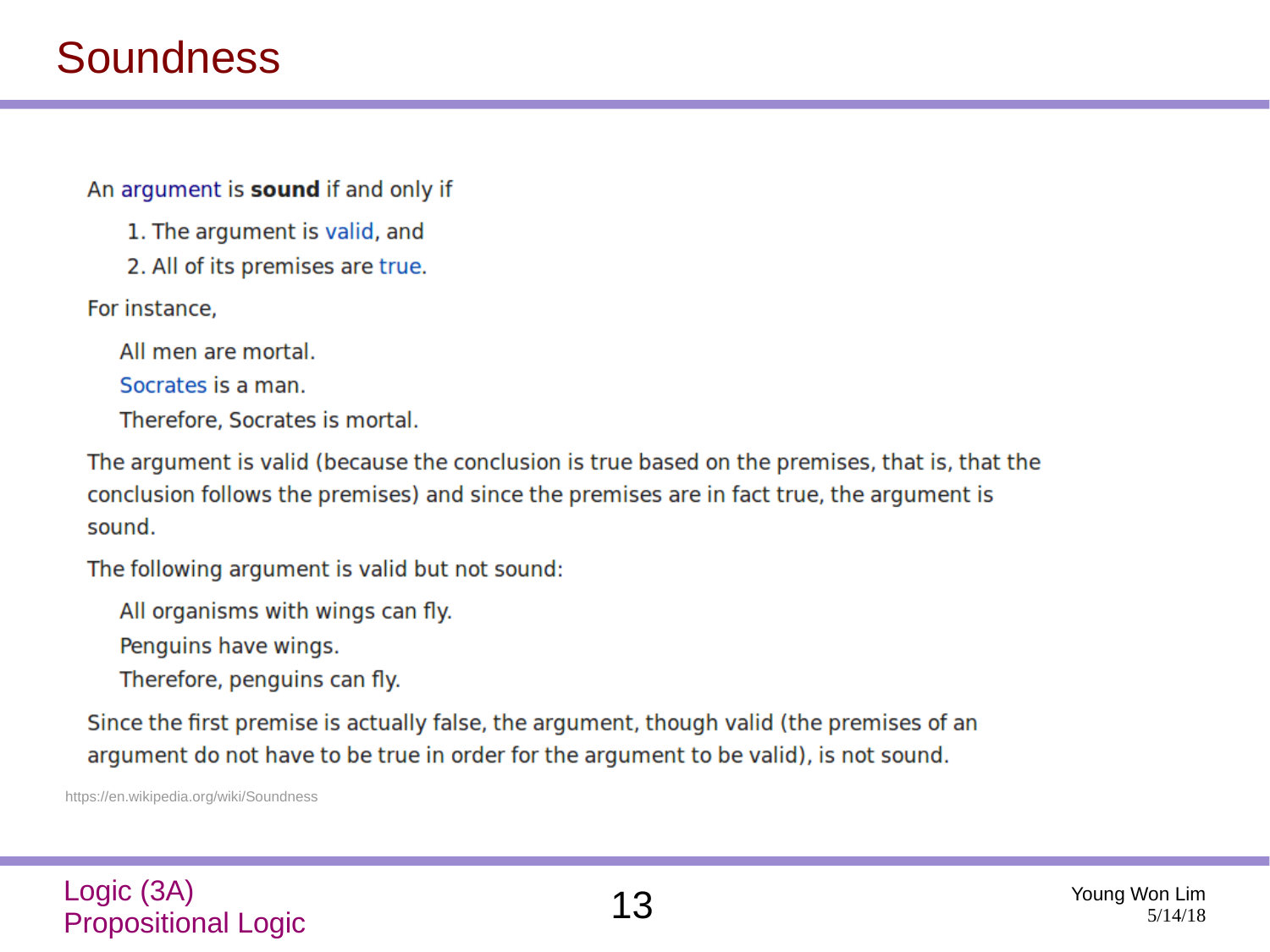## Valid and Sound Arguments

| a valid argument |          |  |  |                             |  |  |  |
|------------------|----------|--|--|-----------------------------|--|--|--|
| $H_1 = T$        |          |  |  | $F$ $T$ $F$ $T$ $F$ $T$ $F$ |  |  |  |
| $H_2 = T$        |          |  |  | T F F T T F F               |  |  |  |
| $H_2 = T$        |          |  |  | T T T F F F F               |  |  |  |
| $C = T$          | TTTTTTTT |  |  |                             |  |  |  |
|                  |          |  |  |                             |  |  |  |

**a invvalid argument**



**a sound argument**

https://en.wikipedia.org/wiki/Soundness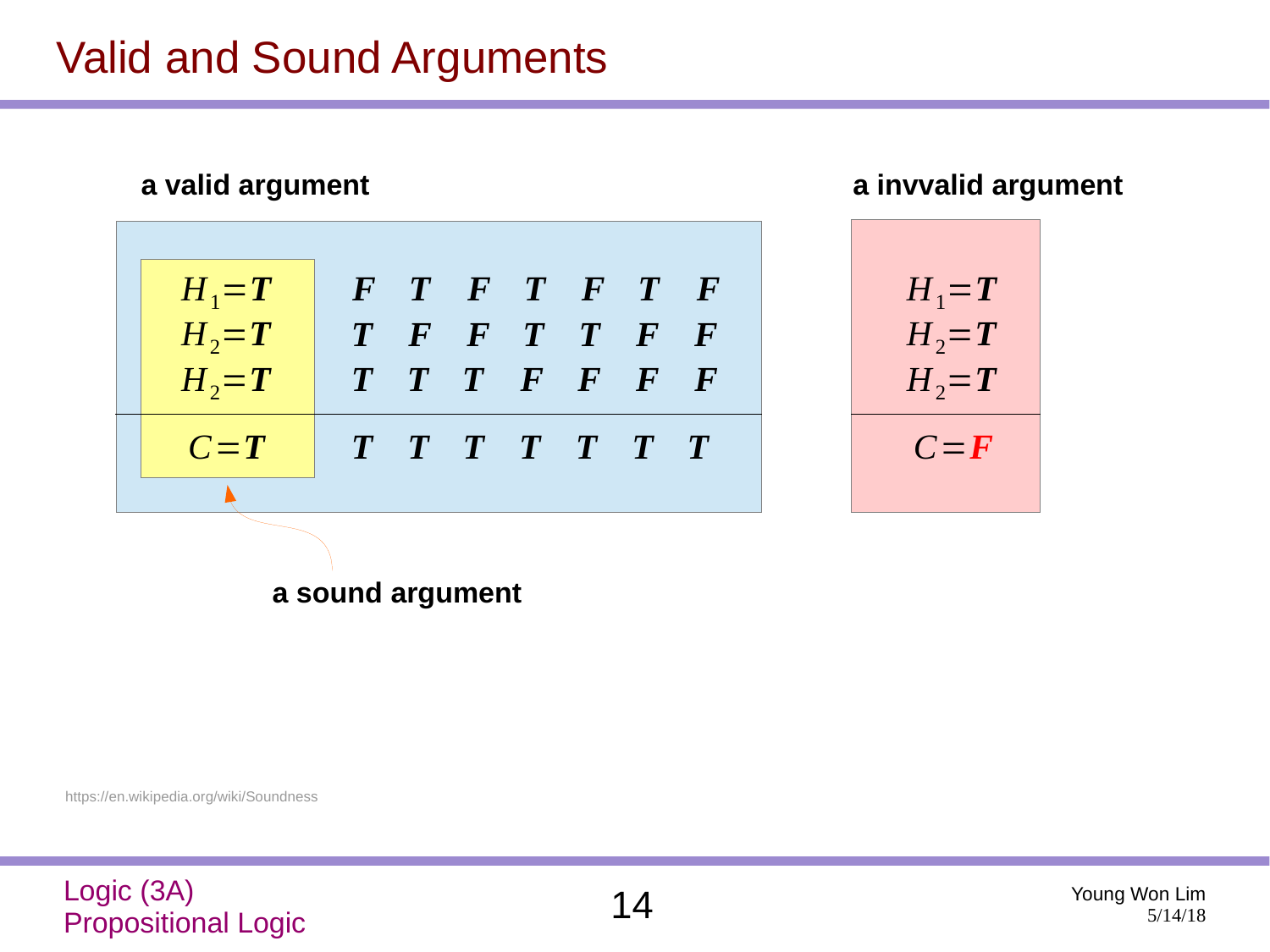## Logical equivalence and bi-conditionals

#### **Modus ponens (conditional elimination)**

From p and  $(p \to q)$ , infer q. That is,  $\{p, p \rightarrow q\} \vdash q$ .

#### **Conditional proof (conditional introduction)**

From [accepting  $p$  allows a proof of  $q$ ], infer  $(p \to q)$ . That is,  $(p \vdash q) \vdash (p \rightarrow q)$ .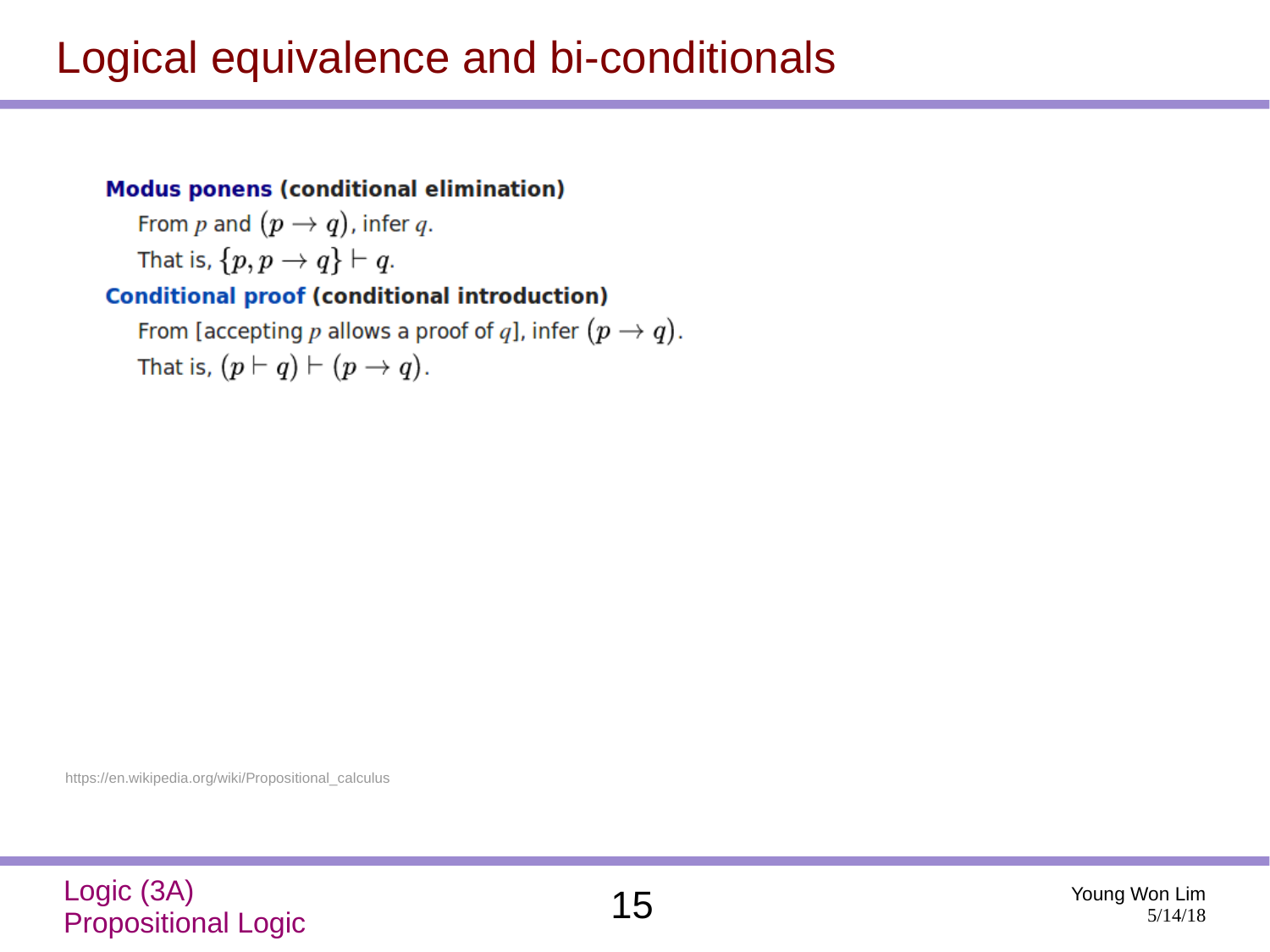## Argument Rules (1)

#### **Negation introduction**

From  $(p \to q)$  and  $(p \to \neg q)$ , infer  $\neg p$ . That is,  $\{(p \rightarrow q), (p \rightarrow \neg q)\}\vdash \neg p$ .

#### **Negation elimination**

From  $\neg p$ , infer  $(p \rightarrow r)$ . That is,  $\{\neg p\} \vdash (p \rightarrow r)$ .

#### **Double negative elimination**

From  $\neg \neg p$ , infer p. That is,  $\neg\neg p \vdash p$ .

#### **Conjunction introduction**

From p and q, infer  $(p \wedge q)$ . That is,  $\{p,q\} \vdash (p \land q)$ .

#### **Conjunction elimination**

From  $(p \wedge q)$ , infer p. From  $(p \wedge q)$ , infer q. That is,  $(p \wedge q) \vdash p$  and  $(p \wedge q) \vdash q$ .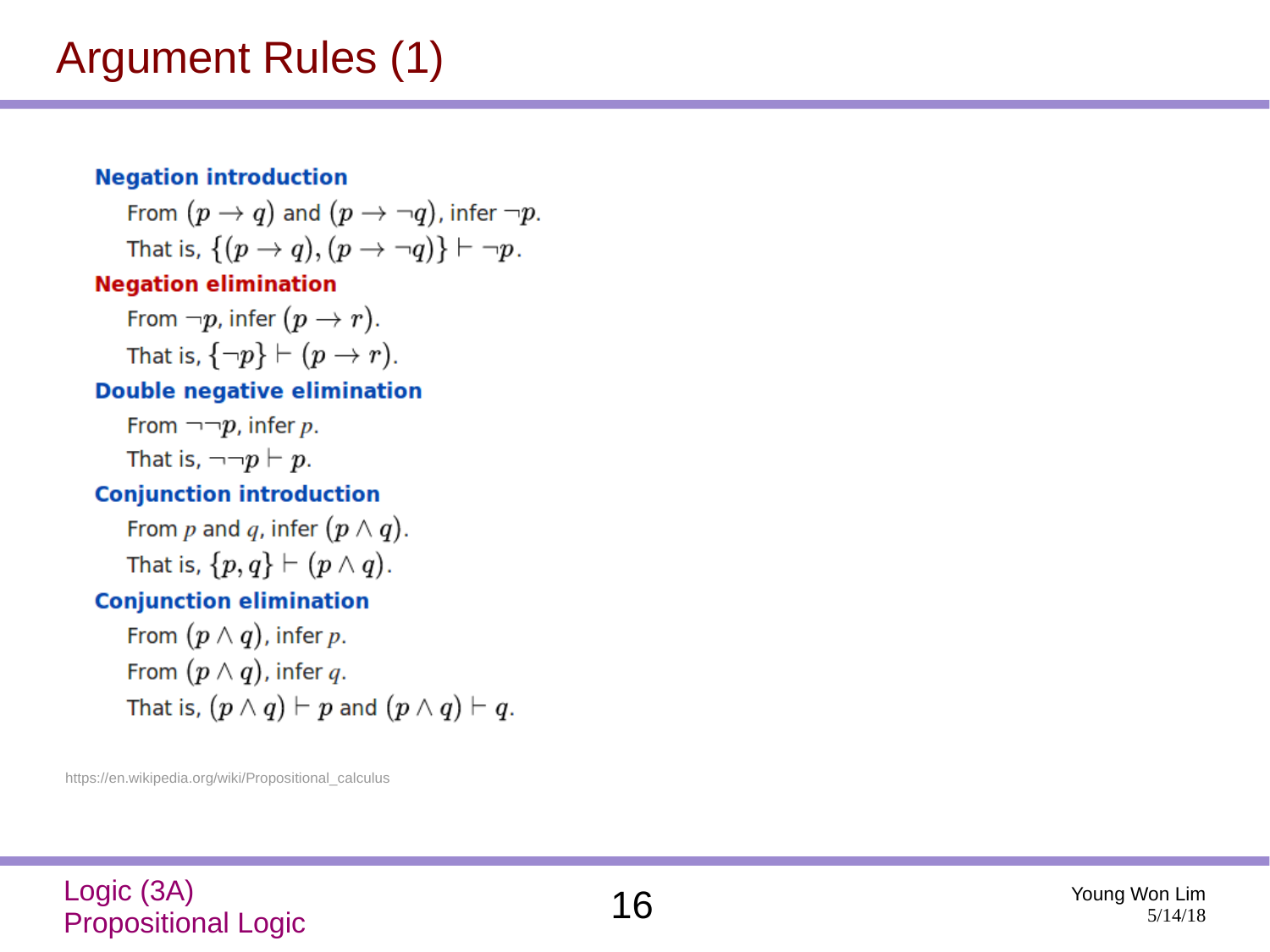## Argument Rules (2)

#### **Disjunction introduction**

From p, infer  $(p \vee q)$ . From q, infer  $(p \vee q)$ . That is,  $p \vdash (p \lor q)$  and  $q \vdash (p \lor q)$ .

#### **Disjunction elimination**

From  $(p \vee q)$  and  $(p \rightarrow r)$  and  $(q \rightarrow r)$ , infer r. That is,  $\{p \lor q, p \rightarrow r, q \rightarrow r\} \vdash r$ .

#### **Biconditional introduction**

From 
$$
(p \rightarrow q)
$$
 and  $(q \rightarrow p)$ , infer  $(p \leftrightarrow q)$ . That is,  $\{p \rightarrow q, q \rightarrow p\} \vdash (p \leftrightarrow q)$ .

#### **Biconditional elimination**

From 
$$
(p \leftrightarrow q)
$$
, infer  $(p \rightarrow q)$ .  
From  $(p \leftrightarrow q)$ , infer  $(q \rightarrow p)$ .  
That is,  $(p \leftrightarrow q) \vdash (p \rightarrow q)$  and  $(p \leftrightarrow q) \vdash (q \rightarrow p)$ .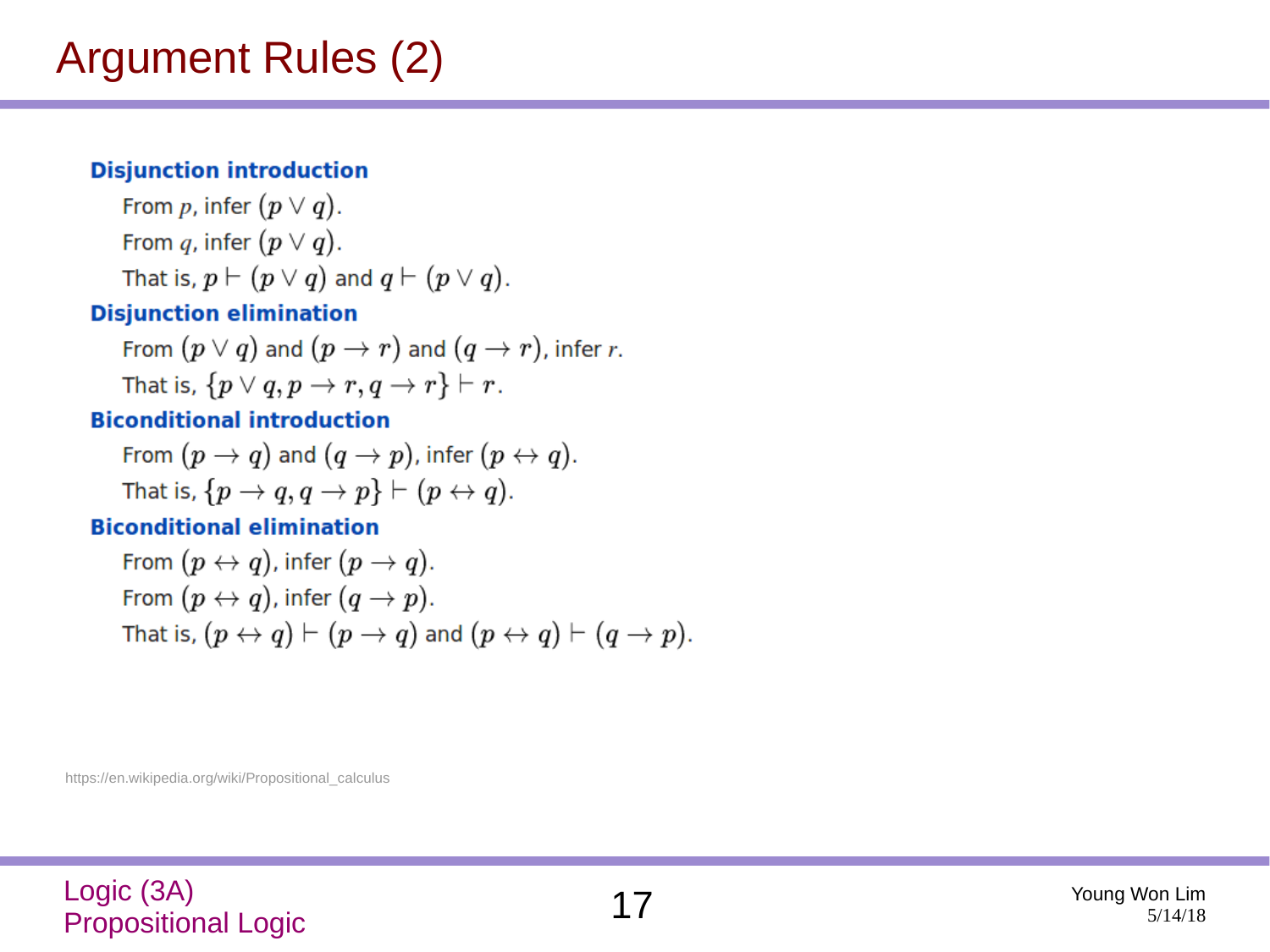## Argument Rules (3)

#### **Modus ponens (conditional elimination)**

From p and  $(p \rightarrow q)$ , infer q. That is,  $\{p, p \rightarrow q\} \vdash q$ .

#### **Conditional proof (conditional introduction)**

From [accepting p allows a proof of q], infer  $(p \to q)$ . That is,  $(p \vdash q) \vdash (p \rightarrow q)$ .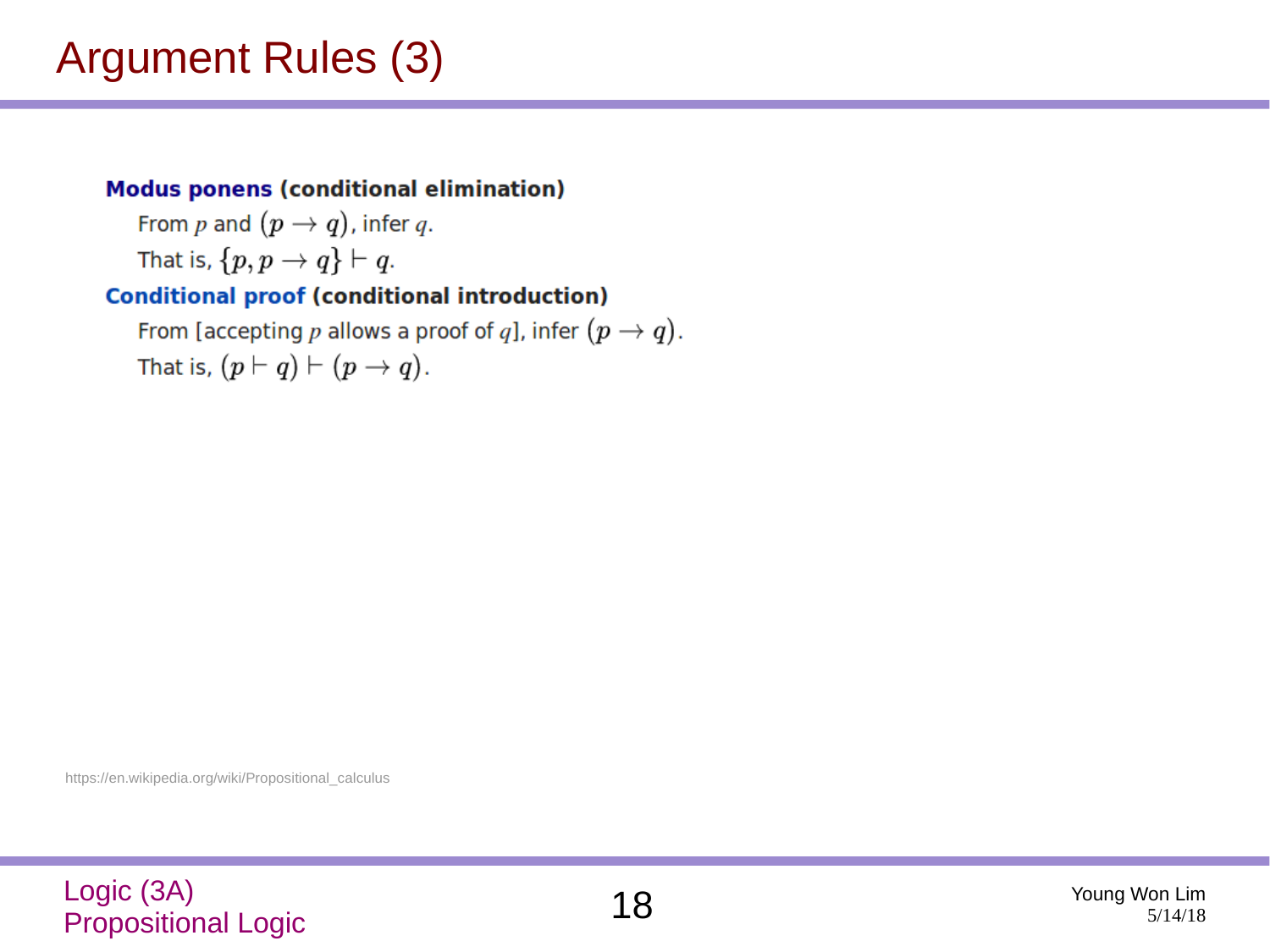The modus ponens rule is written as the statement of a truth-functional tautology or theorem of propositional logic:

 $((P \rightarrow Q) \land P) \rightarrow Q$ 

where P, and Q are propositions expressed in some formal system.

Or in sequent notation:

 $P\rightarrow Q, P \vdash Q$ 

where  $\vdash$  is a metalogical symbol meaning that Q is a syntactic consequence of  $P \rightarrow Q$  and P in some logical system.

https://en.wikipedia.org/wiki/Modus\_ponens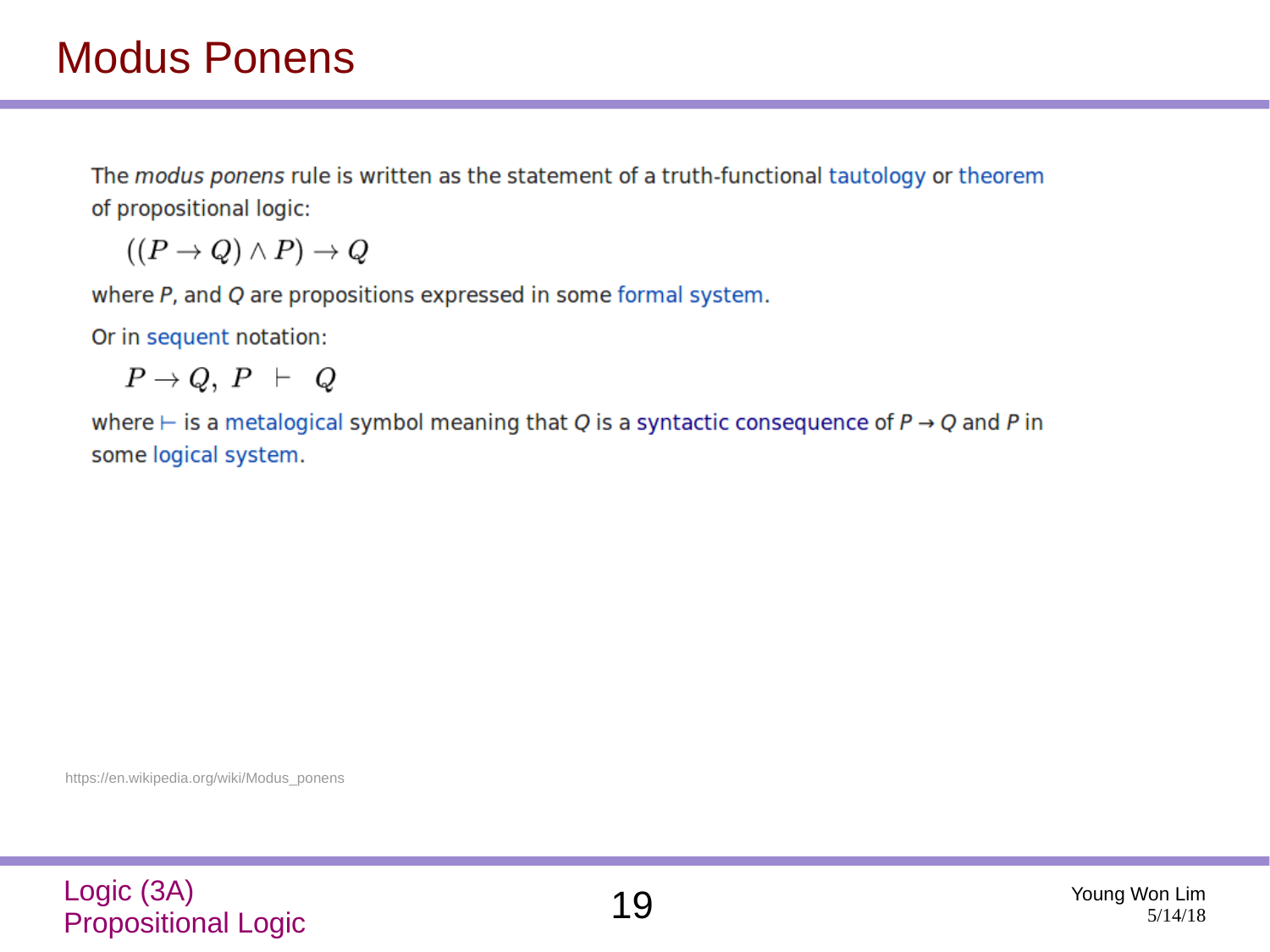The validity of modus ponens in classical two-valued logic can be clearly demonstrated by use of a truth table.

| р | q | $p \rightarrow q$ |
|---|---|-------------------|
| т | т | т                 |
| т | F | F                 |
| F | т | ┳                 |
| F | F |                   |

In instances of *modus ponens* we assume as premises that  $p \rightarrow q$  is true and p is true. Only one line of the truth table—the first—satisfies these two conditions (p and  $p \rightarrow q$ ). On this line, q is also true. Therefore, whenever  $p \rightarrow q$  is true and p is true, q must also be true.

https://en.wikipedia.org/wiki/Modus\_ponens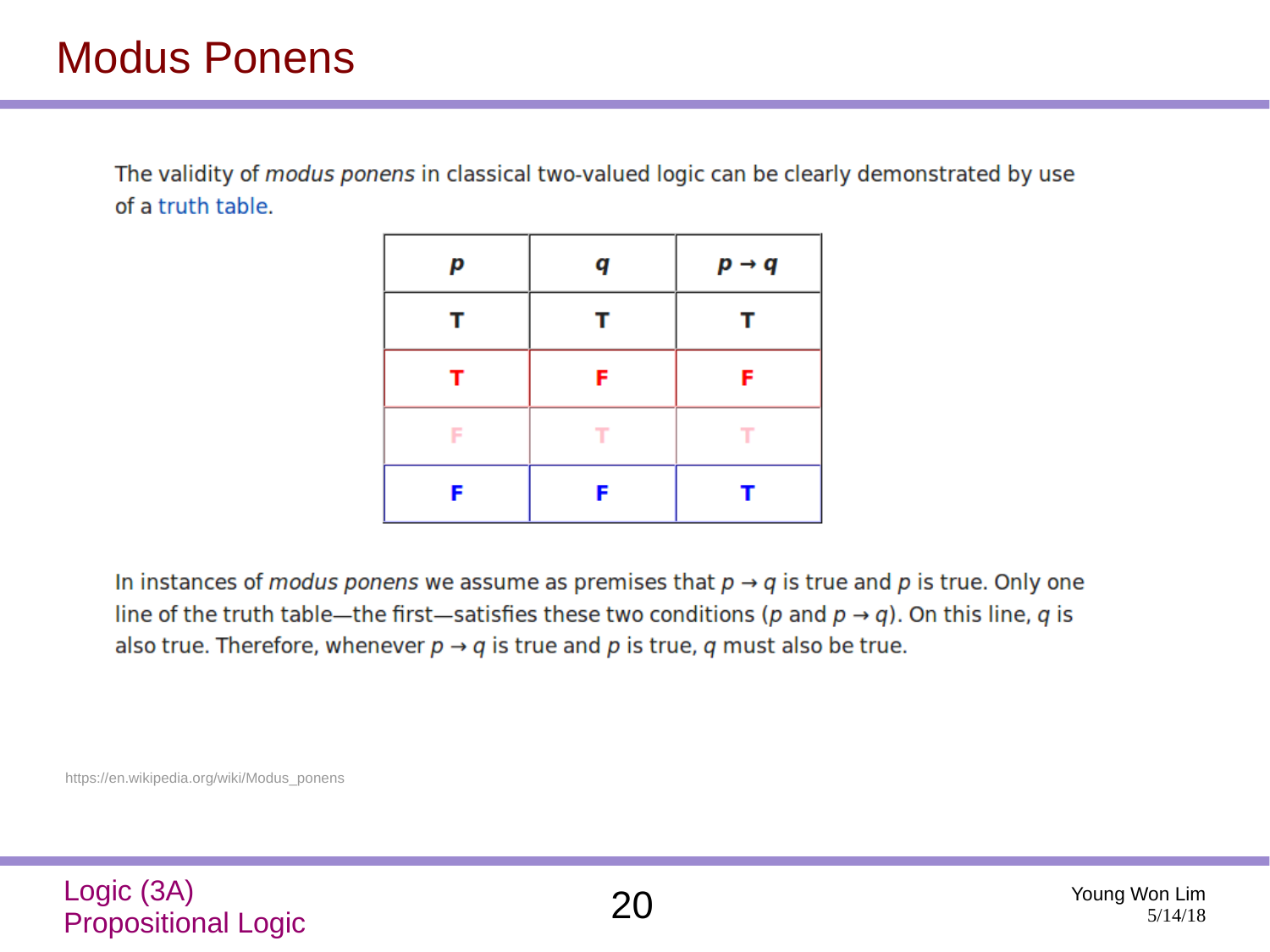The modus tollens rule may be written in sequent notation:

$$
P \to Q, \neg Q \vdash \neg P
$$

where  $\vdash$  is a metalogical symbol meaning that  $\neg P$  is a syntactic consequence of  $P\to Q$  and  $\neg Q$  in some logical system;

or as the statement of a functional tautology or theorem of propositional logic:

 $((P \rightarrow Q) \land \neg Q) \rightarrow \neg P$ 

where  $P$  and  $Q$  are propositions expressed in some formal system;

or including assumptions:

$$
\frac{\Gamma\vdash P\to Q\quad \Gamma\vdash \neg Q}{\Gamma\vdash \neg P}
$$

though since the rule does not change the set of assumptions, this is not strictly necessary.

https://en.wikipedia.org/wiki/Modus\_tollens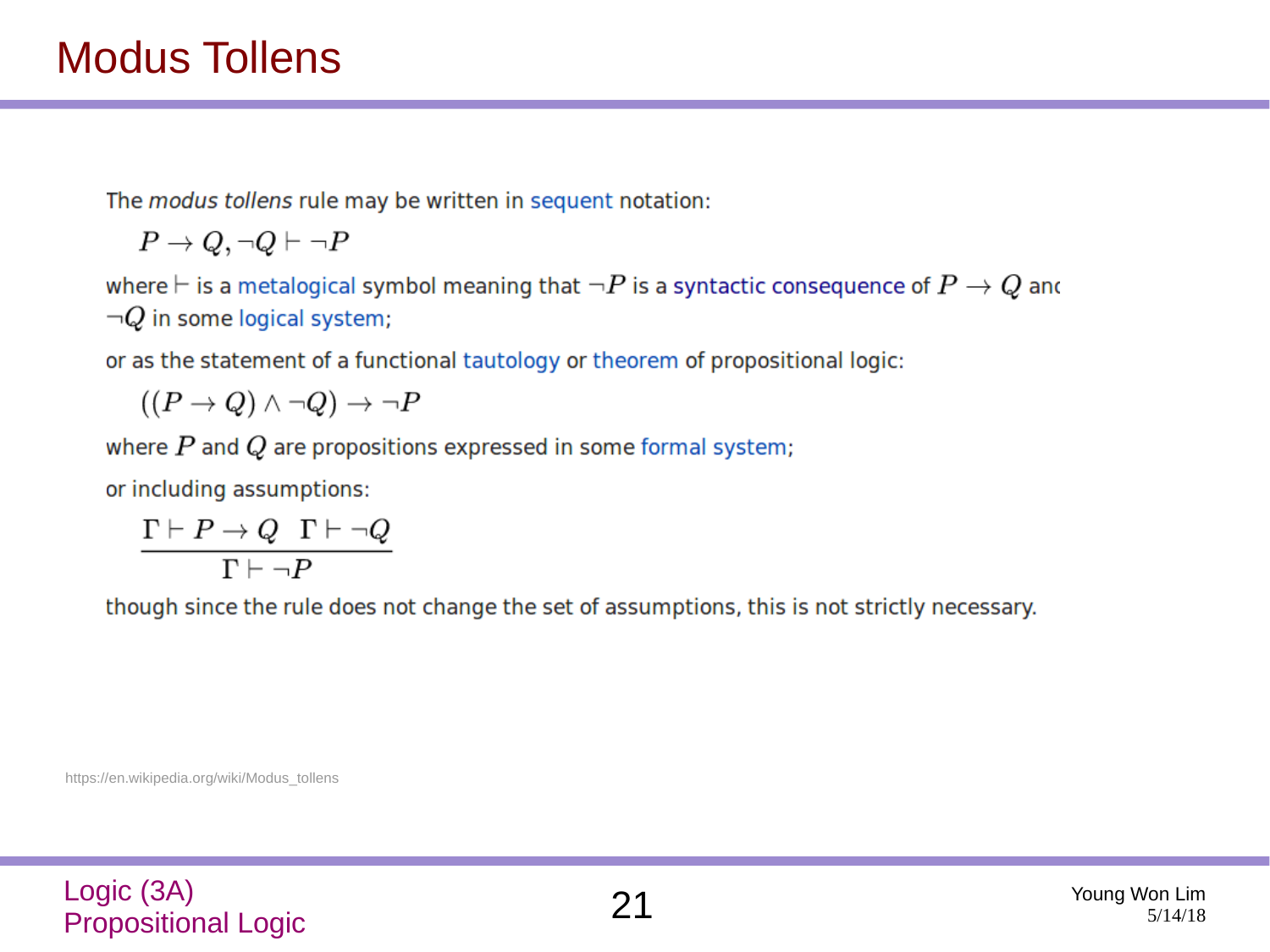## Modus Tollens

The validity of modus tollens can be clearly demonstrated through a truth table.

| р | q  | $p \rightarrow q$ |
|---|----|-------------------|
| т | T. | т                 |
| т | F  | F                 |
| F | T. | т                 |
| F | F  |                   |

In instances of *modus tollens* we assume as premises that  $p \rightarrow q$  is true and q is false. There is only one line of the truth table-the fourth line-which satisfies these two conditions. In this line, p is false. Therefore, in every instance in which  $p \rightarrow q$  is true and q is false, p must also be false.

https://en.wikipedia.org/wiki/Modus\_tollens

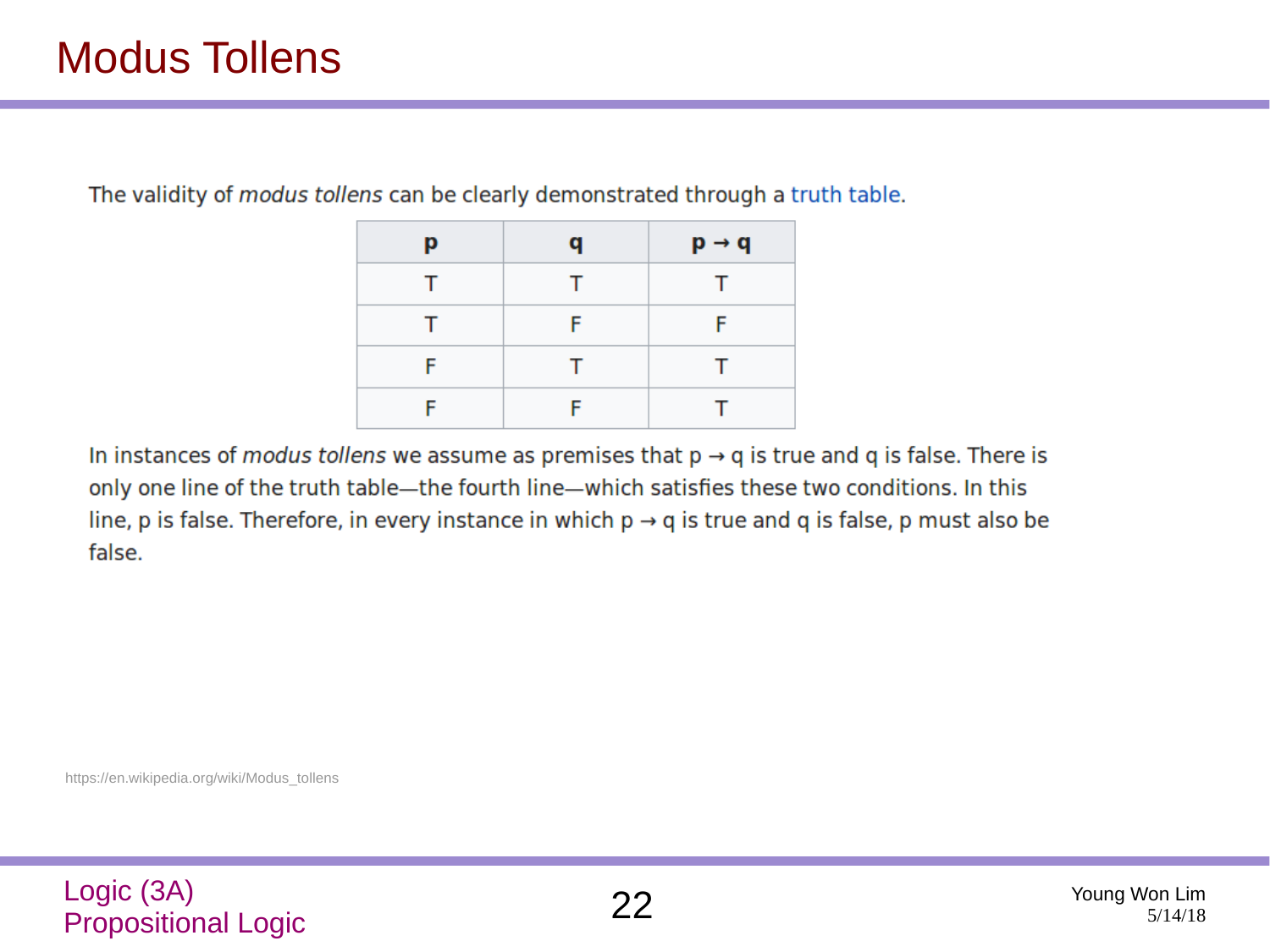https://en.wikipedia.org/wiki/Modus\_ponens

# Logic (3A) Propositional Logic 23 Young Won Lim

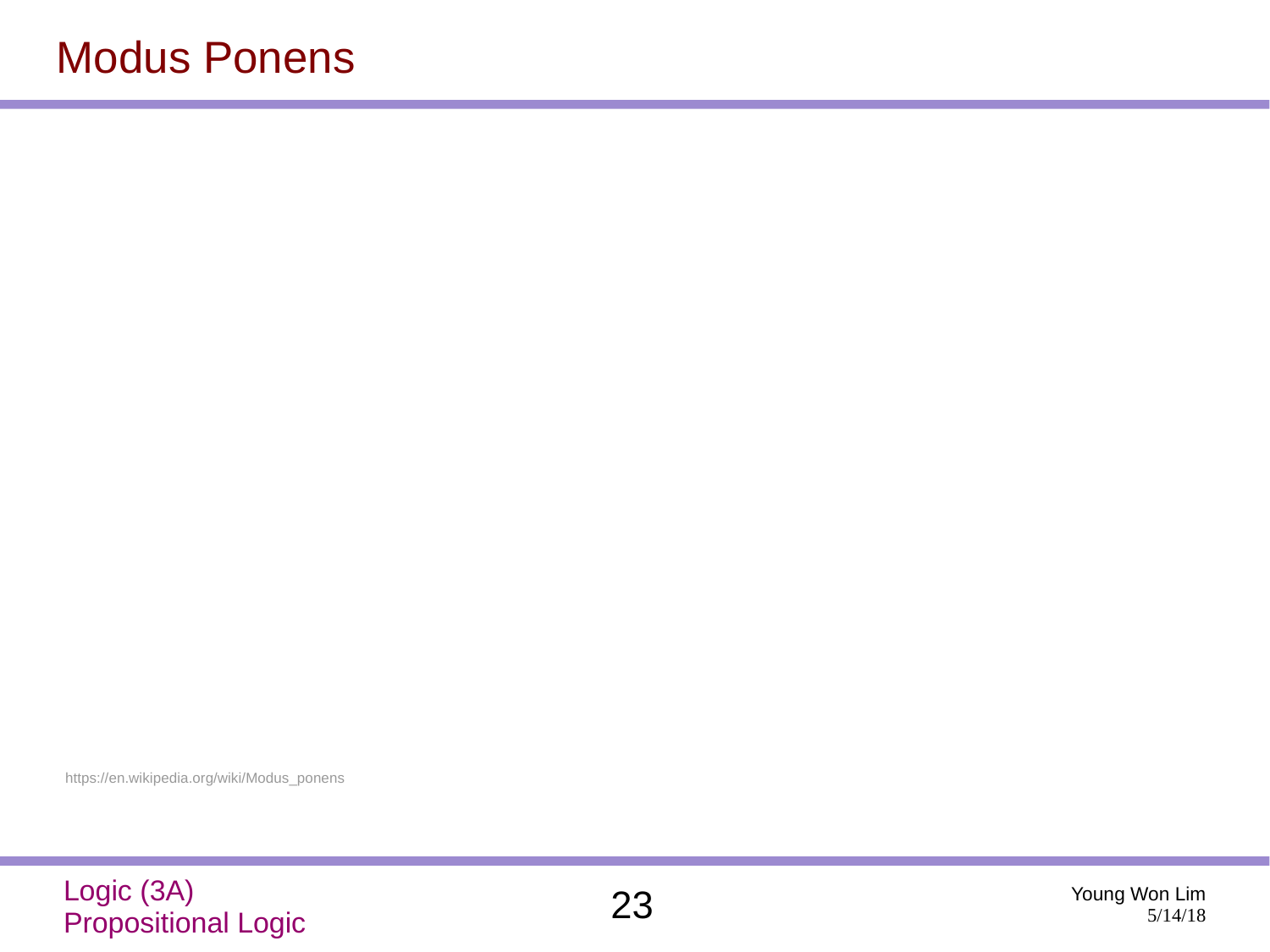https://en.wikipedia.org/wiki/Modus\_ponens

# Logic (3A) Propositional Logic 24 Young Won Lim

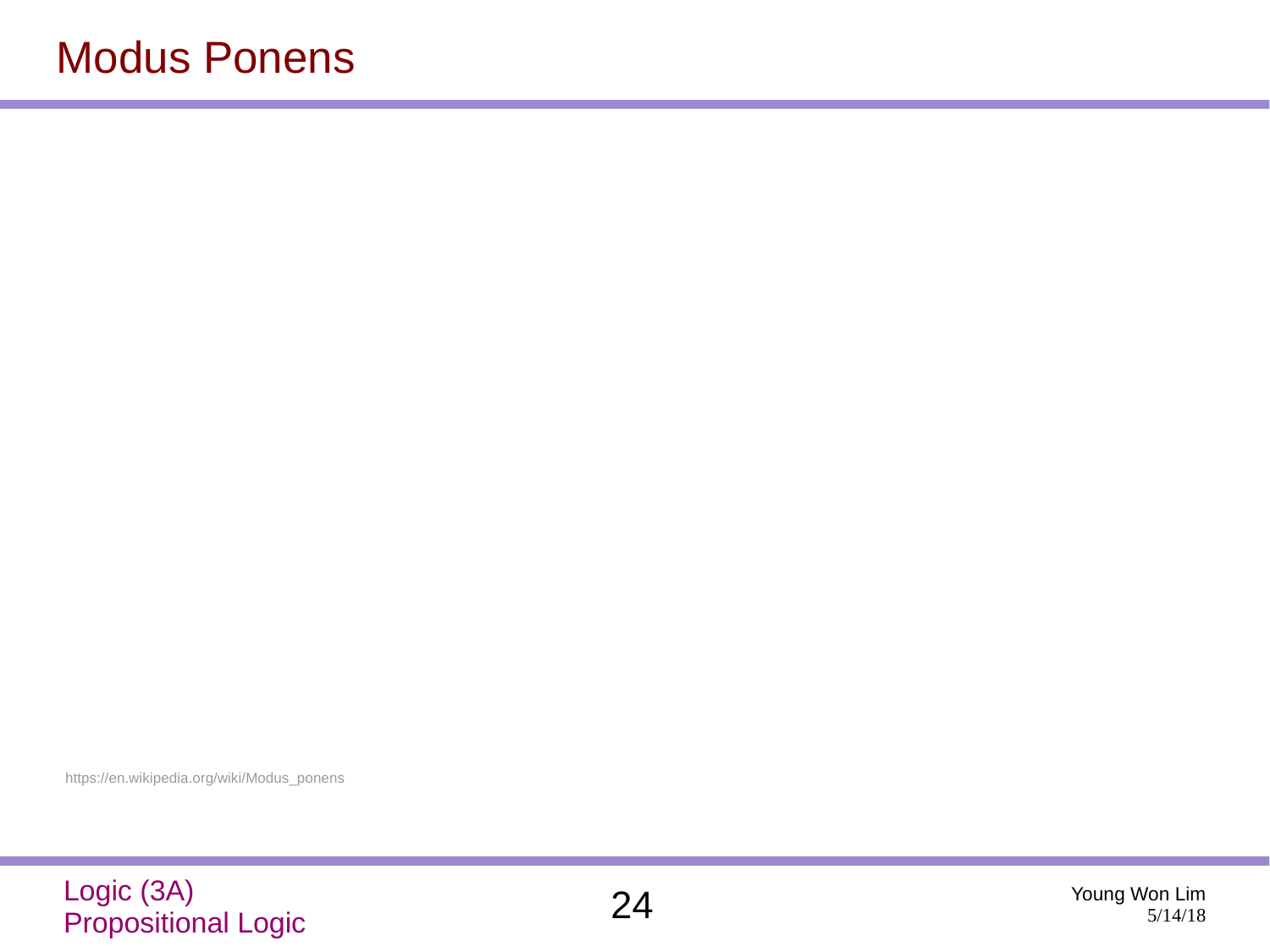https://en.wikipedia.org/wiki/Modus\_ponens

# Logic (3A) Propositional Logic 25 Young Won Lim

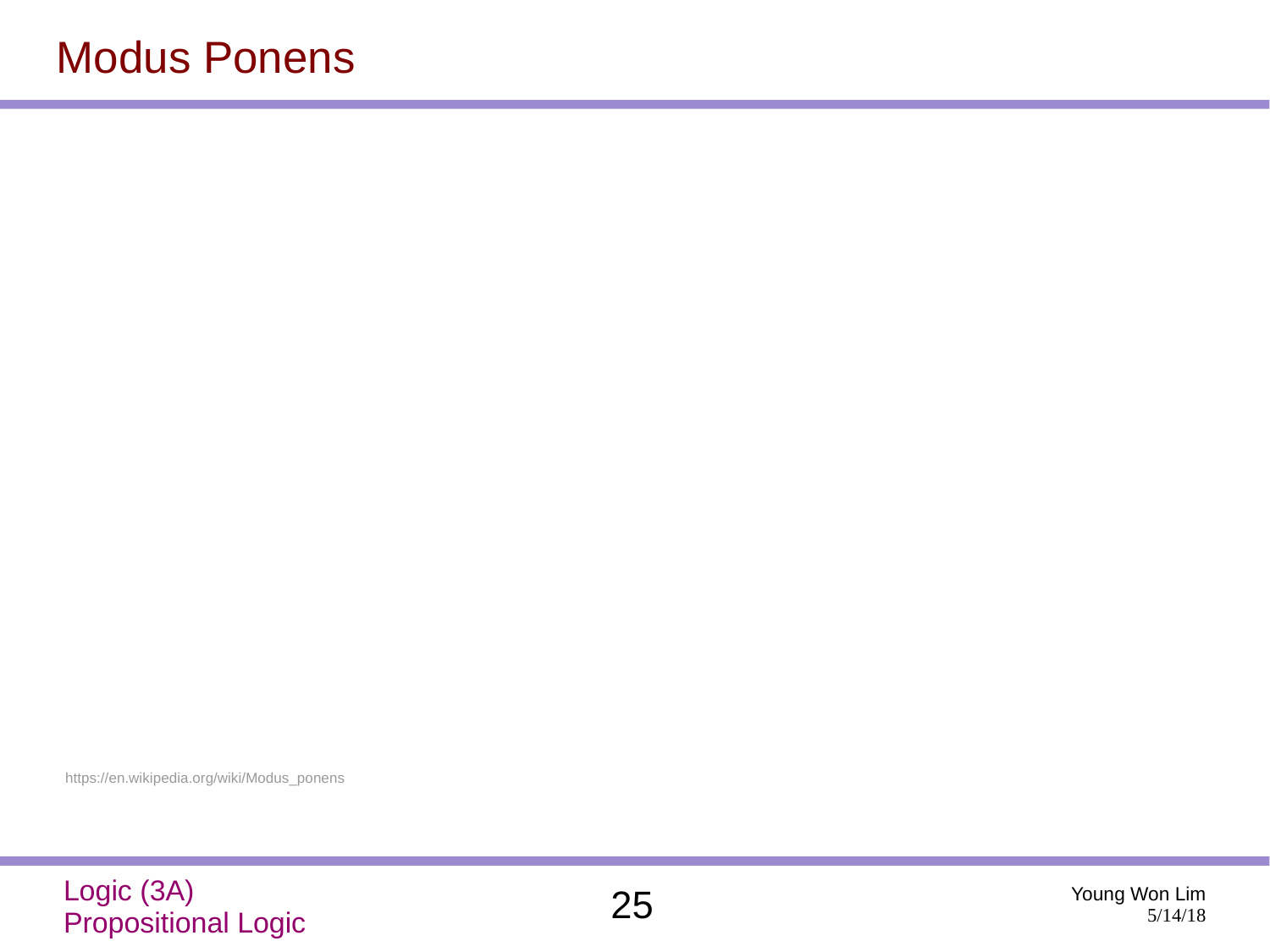https://en.wikipedia.org/wiki/Modus\_ponens

# Logic (3A) Propositional Logic 26 Young Won Lim

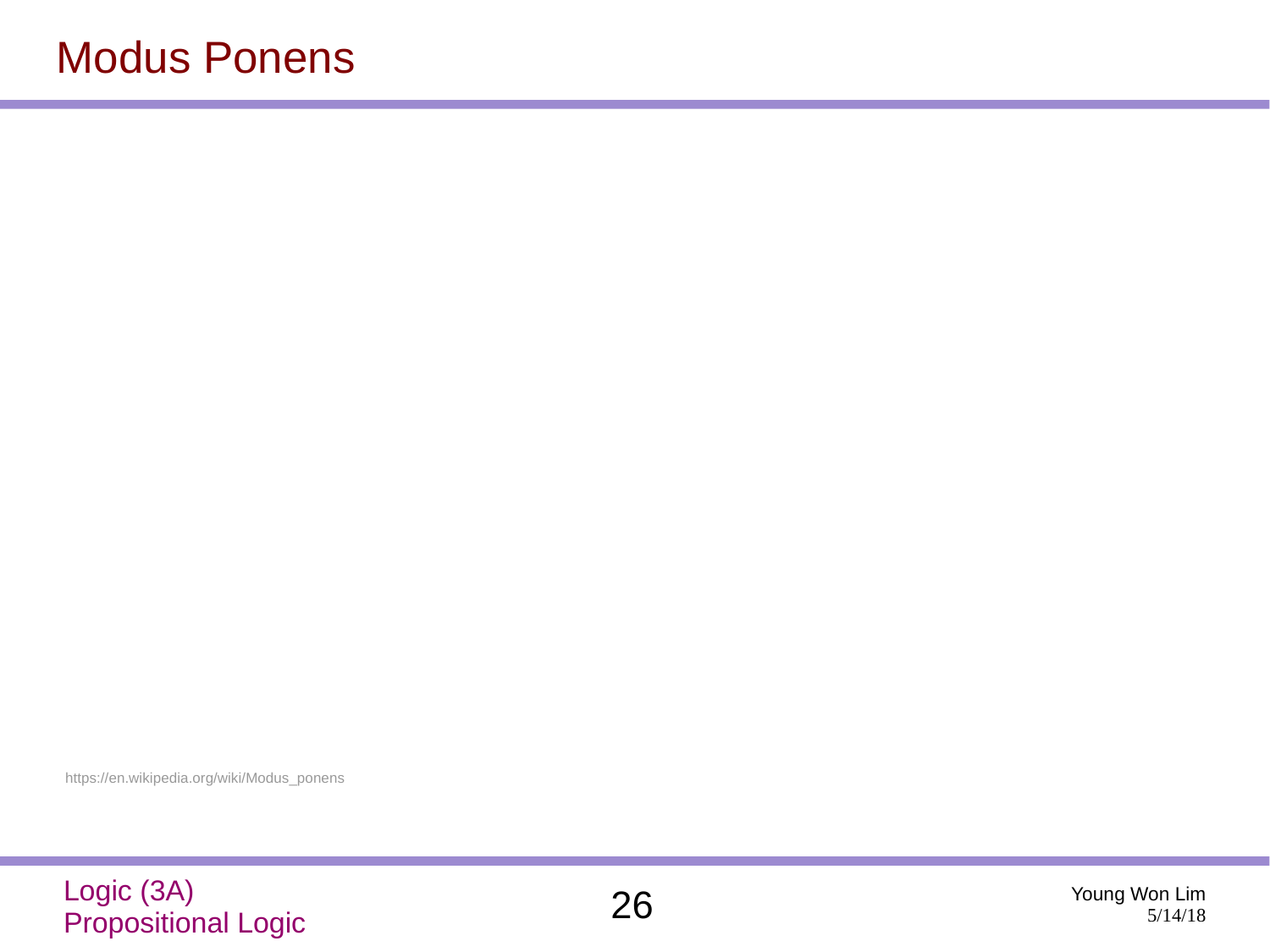https://en.wikipedia.org/wiki/Modus\_ponens

# Logic (3A) Propositional Logic 27 Young Won Lim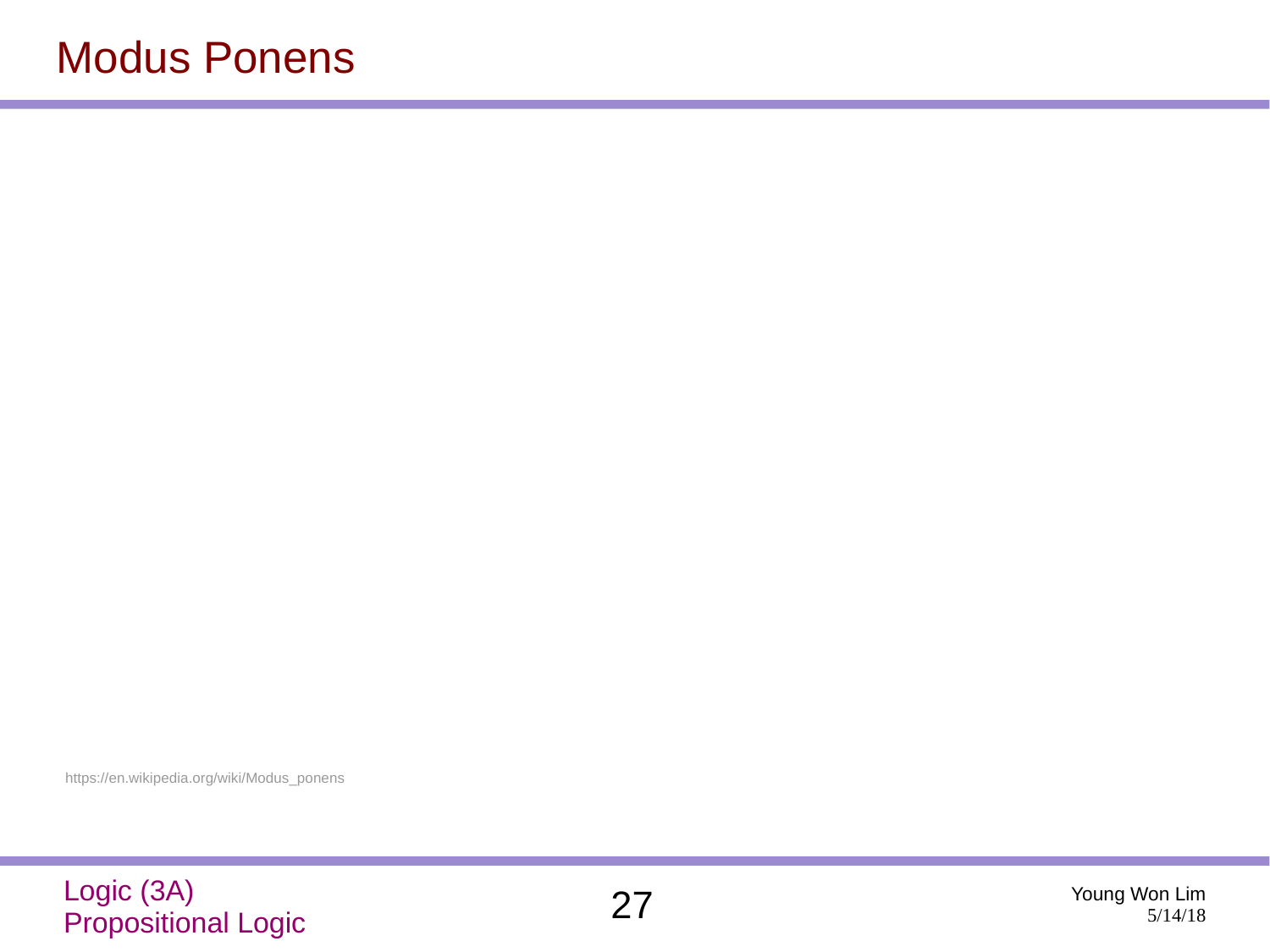https://en.wikipedia.org/wiki/Modus\_ponens

# Logic (3A) Propositional Logic 28 Young Won Lim

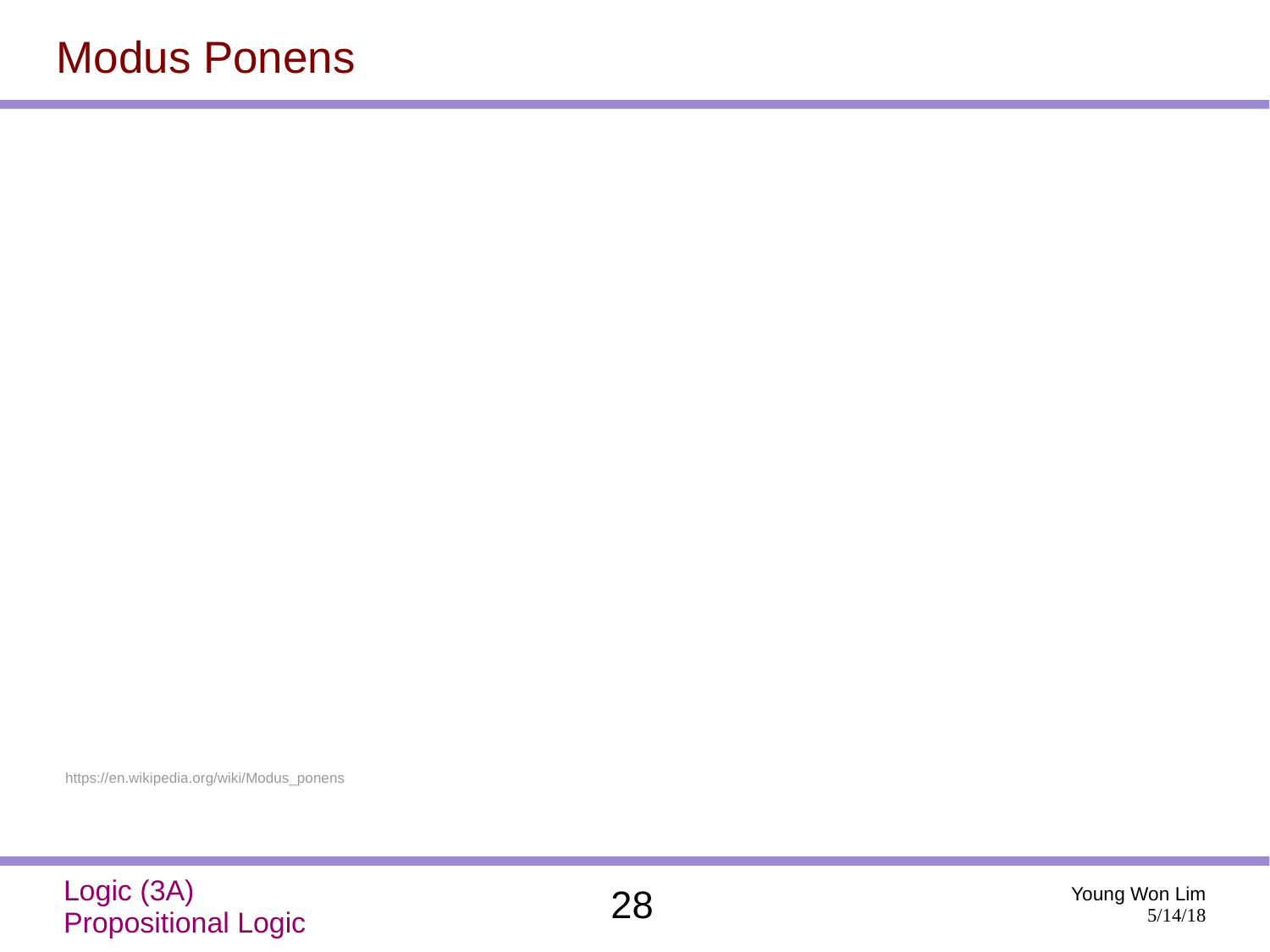https://en.wikipedia.org/wiki/Modus\_ponens

# Logic (3A) Propositional Logic 29 Young Won Lim